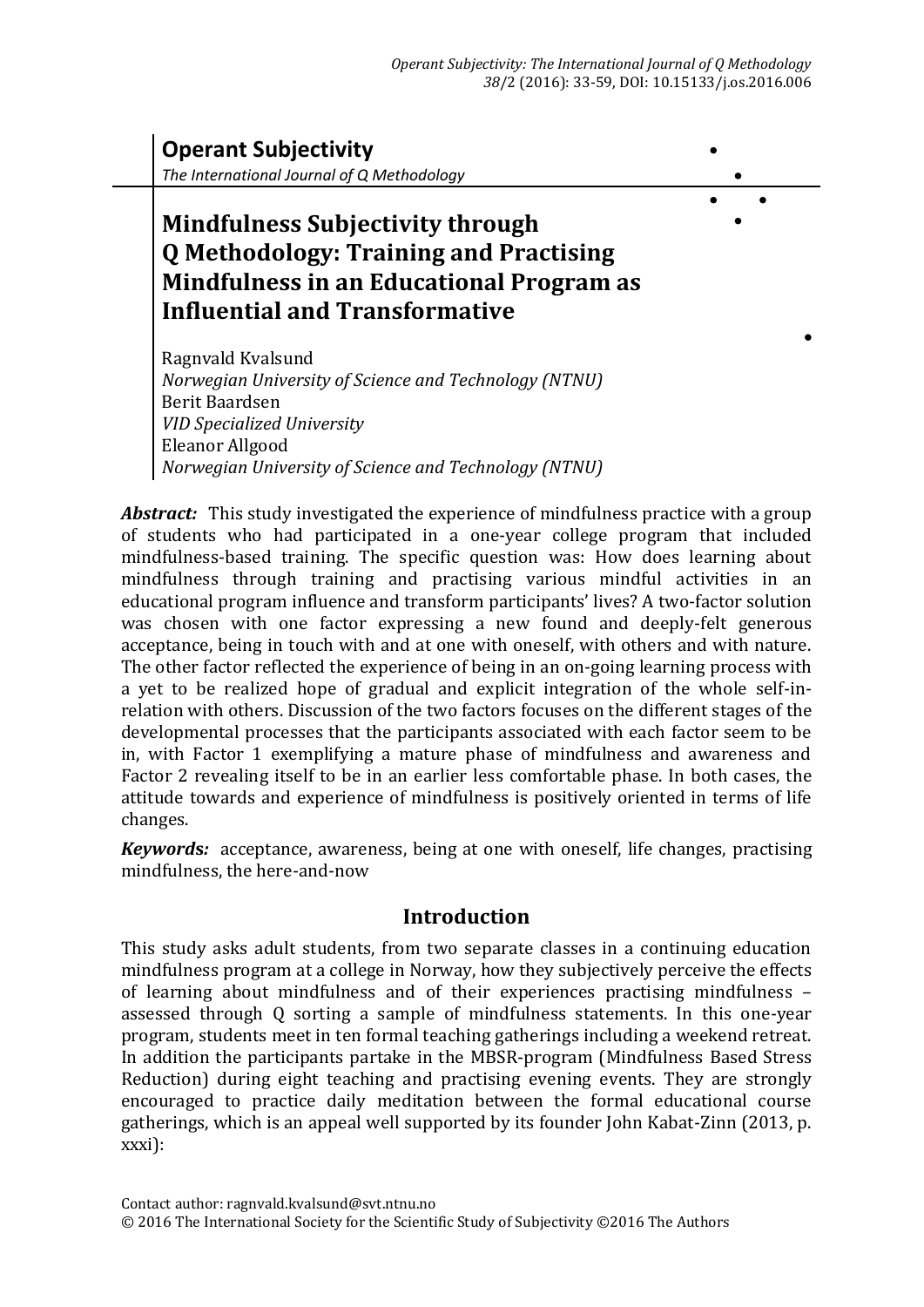You don`t have to like the daily meditation practice schedule; you just have to do it [on the disciplined schedule you are agreeing to by signing up and then doing the best you can]. Then, at the end of the eight weeks, you can tell us whether it was a waste of time or not. But in the interim, even if your mind is telling you constantly that it is stupid or a waste of time, practice anyway, and as wholeheartedly as possible, as if your life depended on it. Because it does – in more ways than you think.

This is a strong appeal and is like a promissory persuasion contract pointing out the experimental as well as experiential nature of obtaining results of any such disciplined exercising. In this way there seems to be no difference between training in mindfulness and in sports or any other skills, to become an "athlete", metaphorically speaking. It takes exercising, endurance, and doing it anyway despite resistances of different kinds, to experience the resulting mastery and self-efficacy in developing the skill.

The distinct themes of the educational modules are: 1) learning about different perspectives of mindfulness, 2) training and exercising in becoming mindful professionals and 3) showing how being mindful will apply in relational as well as professional fields. In other words, the program is advertised as useful and prophylactic for the professional worker in his or her helping relations/professions, to prevent burnout, decrease anxiety and depression, reduce stress and ruminations, and generally enhance the quality of life both individually and relationally. Before describing this study in more detail, the authors will say something more about what mindfulness is and point to some of the research literature reviews (Baer 2003; Davis & Hayes 2011) demonstrating the benefits of practising mindfulness.

# **General Background**

Practising mindfulness has become a popular as well as a secular activity in present times – and is taught and facilitated in courses worldwide (Campbell & Christopher, 2012; McCown, Reibel & Micozzi, 2011). In earlier times such practices were not so visibly featured and advertised as they are now. Previously such mindful exercising was prevalent among those willing to engage in disciplined spiritual or religious monastic activities and practices, people particularly dedicated to enduring meditation and praying (Kabat-Zinn, 2013).

It can also be stated that such activities have been more out of sight in western societies and cultures on a daily basis than in the eastern traditions (Baer, 2003), although church bells are still ringing on Sundays calling people to come to church for the service. Thich Nhat Hanh (1995) pointed out that daily mindful activities were common in Vietnam when he was a young monk. Every village had a temple with its own bell that traditionally, when it rang, invited people to stop working for a short while in order to connect to oneself mindfully, i.e., becoming aware of one's stance and breathe, be attentive, sensing and perceiving oneself in the moment.

The recent awakening to mindfulness and the popularity of practising mindfulness in secular settings is somehow connected to the eastern wisdom of practising spiritual mindfulness and the contemplative traditions in western Christianity, although probably for slightly different reasons (Baer, 2003; Hanh, 1995). The deeper meaning in spiritual meditation is to see the miracles of mindfulness in the moment, where peace and rest within oneself, with the world and with the living God (Buddha and Christ), can be realised (Hanh, 1975, 1995). Kabat-Zinn's (2004) unique background, a doctoral degree in molecular biology and training and experiences in Zen-Buddhism,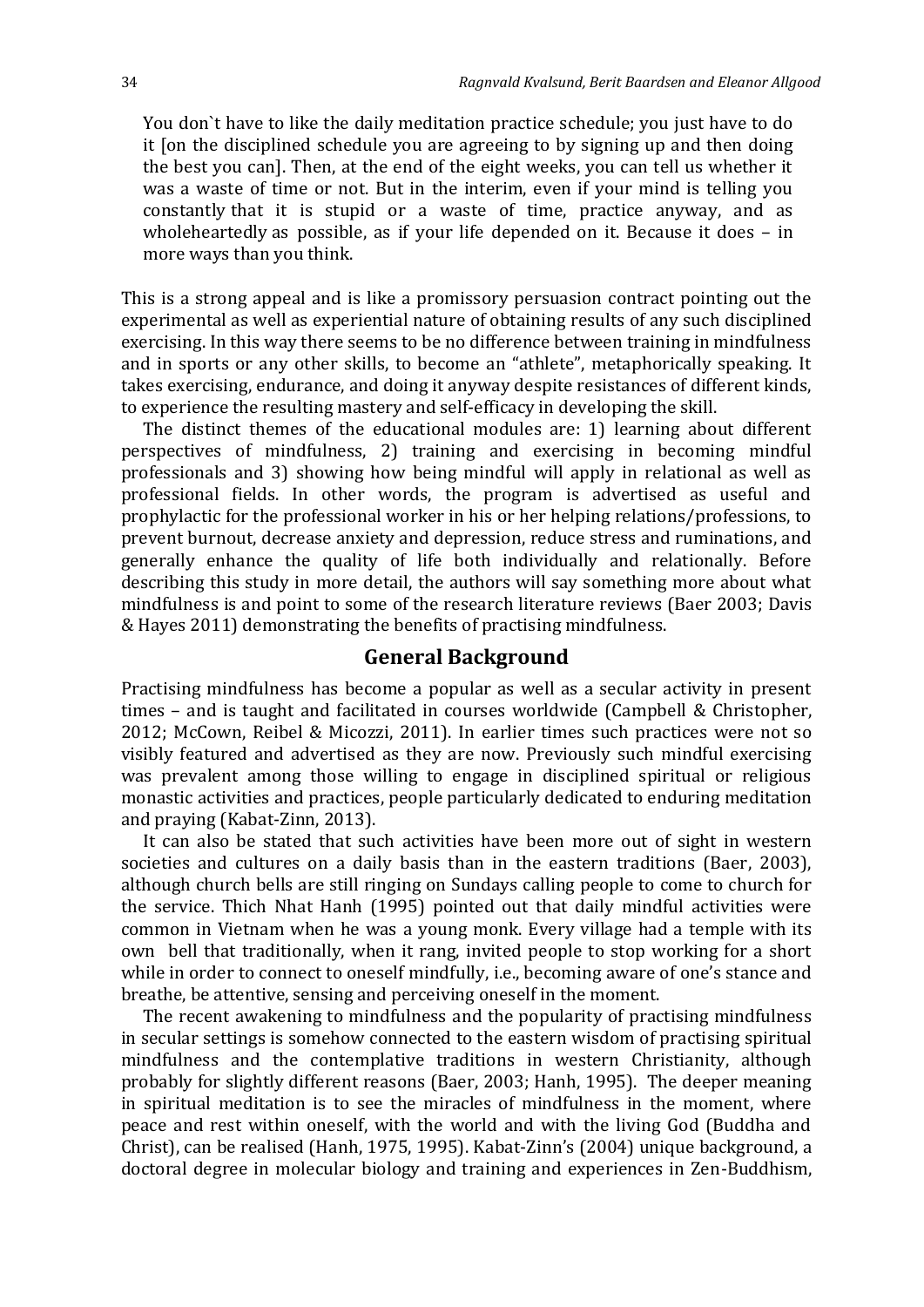provided him not only with "scientific credibility and a committed focus on the relief of human suffering as his life's work" (Salmon, Sephton & Dreeben, 2011, p. 133), but also with a unique ability to translate spiritual mindfulness as relevant for the present-day needs of western secular societies. Kabat-Zinn (2004, p. 3) states that mindfulness is "an ancient Buddhist practice which has relevance for our present-day lives", although the "…relevance has nothing to do with Buddhism per se or with becoming a Buddhist, but it has everything to do with waking up and living in harmony with oneself and the world.…Most of all, it has to do with being in touch." So the shift in vocabulary and language concerning why people are training and practising mindfulness today is mainly connected to its universal or natural relevance for alleviating suffering and promoting health through being in touch with oneself, thereby changing one's stance to a more adaptive one by choosing mindfulness training and interventions.

Kabat-Zinn (2013) reflects this exactly in his profound ability to translate mindfulness into a slightly different vocabulary, and advocate practising it for different reasons than the spiritual or religious ones rooted in ancient wisdom. The MBSRprogram was first and still is conducted at the Stress Reduction Clinic at the University of Massachusetts Medical Center in Worcester, Massachusetts, as well as in other hospitals and educational settings worldwide. It is a time limited (8-10 weeks) participatory group-based intervention, which has the intention to redirect and change behaviour for purposes of health improvement and life enhancement (Baer, 2003; Baer & Krietemeyer, 2006; Salmon et al., 2011). Kabat-Zinn (2004, p. 4) defines mindfulness as: "…paying attention in a particular way: on purpose, in the present moment, and nonjudgmentally. This kind of attention nurtures greater awareness, clarity and acceptance of present moment reality. It wakes up to the fact that our lives unfold only in moments." The defining vocabulary is non-religious and points to a purpose of having a richer life, being healthier – and seeing each moment as potentially transforming and facilitating growth.

The "paying attention in a particular way: on purpose, in the present moment", can be interpreted as Kabat-Zinn's pragmatic turn denoting that mindfulness can be useful for different purposes, either for spiritual or for secular ones or for that matter any other purpose (Epstein, 1999). His deeper concern is that if we, human beings, lose touch with ourselves in the moment - we will eventually be in trouble. Particularly, he points out that "…a diminished awareness of present moment inevitably creates other problems for us as well through our unconscious and automatic actions and behaviors, often driven by deep-seated fears and insecurities" (p. 4). Low-level mindful awareness seems rather to be connected with a feeling of being stuck and out of flexible touch with the ongoing reality of each moment. Mindfulness therefore is the remedy for the trouble created by its absence or non-attendance. Salmon et al., (2011, p. 33) point to the need for *change* as the main reason for most participants engaging in the MSBR-program, change because of dissatisfaction with their current lives and sufferings, and a need for transformation "…to which the seemingly paradoxical response in the program is one that advocates patience, self-trust, and *psychological acceptance."* In this way there seems to be a wider and more general meaning for practising mindfulness than health promotion alone that opens up for life-enhancing forces that will improve the general quality of life both personally and professionally.

# **Research on the Effects of Practising Mindfulness**

The empirical research studies in clinical settings have been reviewed and analysed (Baer, 2003). Despite methodological flaws, with for example quasi-experimental pre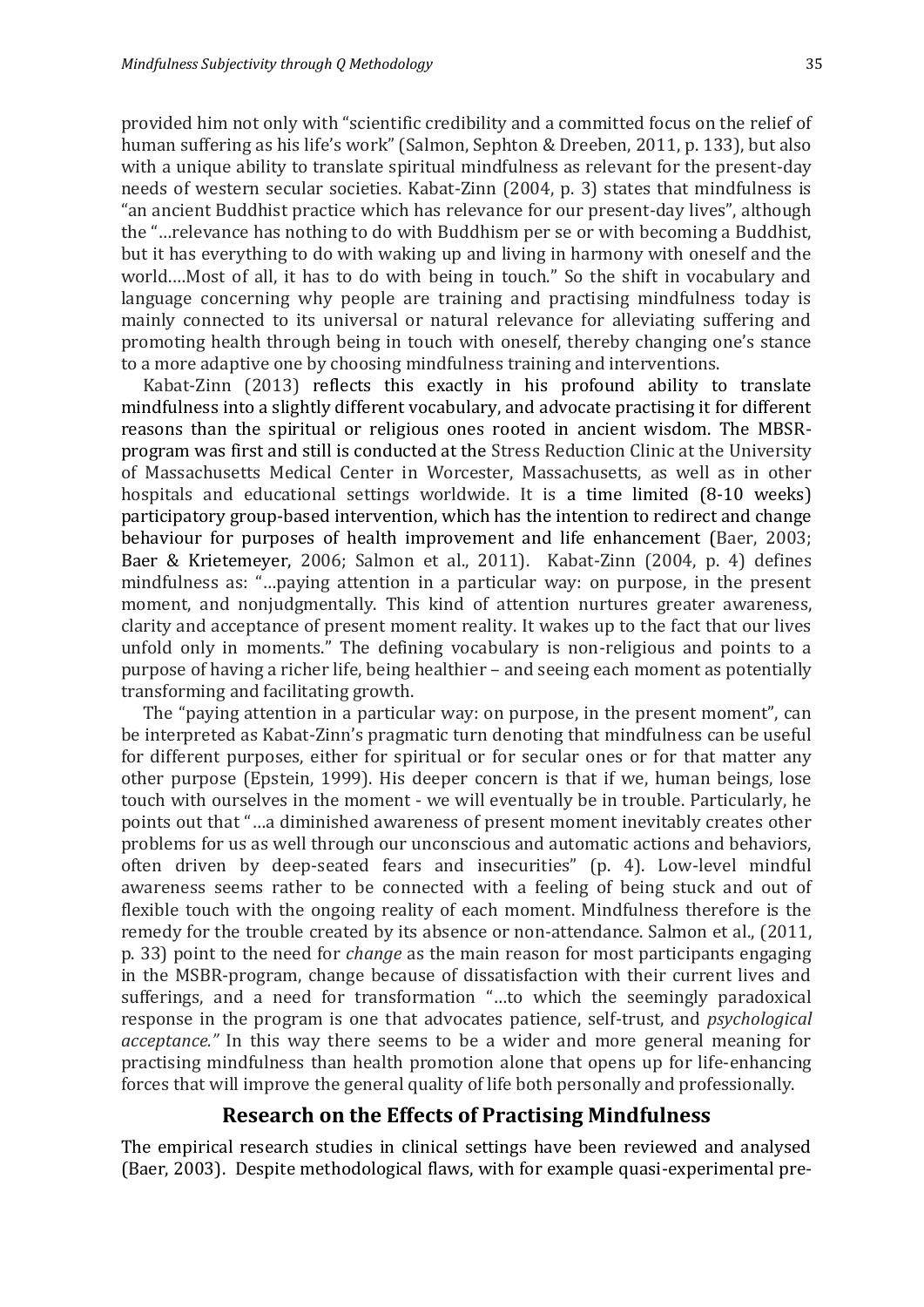post testing of (mindfulness based interventions - MBI) groups without control groups, possibly inducing difficulties (placebos) in controlling MBI-treatment effects, the empirical literature suggests that mindfulness-based interventions and practising may well help alleviate suffering due to health problems (chronic pain, anxiety, eating disorders as well as other health suffering including mental problems) and also improve psychological functioning. According to Ruth Baer (2003, p. 140) who conducts clinical research based on MBI and MBSR treatments, there is an inherent problem in such research as originally these approaches were not meant to treat any specific health disorder, and participants attend these group treatments for a variety of different reasons other than suffering. She says, "As the term *stress reduction* implies, it is designed to reduce suffering and improve health and well-being, and to be broadly applicable to many problems." Therefore the problem is a problem of specificity, of how to know for what particular disorder MBI is a remedy. In mixed treatment populations this can be controlled for by thoroughly assessing participants' diagnostic stance, thereby validating treatment effects on specific disorders. Baer recommends that future research on MBI incorporate sound research approaches for a range of different problems. We would add also the inclusion of the life-enhancing effects for a more balanced psychological wellbeing (Germer, Siegel & Fulton, 2005; Styron, 2005). Other researchers (Davis & Hayes, 2011; Martin, 1997) argue in similar ways as they review the research on mindfulness effects, pointing to the need for specifying the conditions for which mindfulness can be a remedy. Davis and Hayes (2011) also emphasise mindfulness as an important common factor, that is, applicable across many different therapeutic or counselling approaches, also denoted as relational qualities (empathy, listening, coming to a mutual agreement, etc.). In his reviews of psychotherapeutic research literature on effects, Wampold (2001) clearly showed that the common factors are probably accounting for most of the effect sizes in psychotherapy and counselling outcomes. To practise mindfulness, therefore, seems promising for strengthening mutual relational conversations in the helping profession fields.

In his new introduction to the second edition of *Full Catastrophe Living,* Kabat-Zinn (2013) points out that all the facts emerging from recent scientific support of the MBSR-program have made a flourishing science of mindfulness possible. Positive research results seem massive and have been reported in more than 1500 papers as well as in numerous books. These results point out that living attentively in the moment, in an awareness-relation with oneself and others in one`s world, is a tremendously prosperous health-promoting and life-enhancing endeavour.

#### **Method**

Q methodology facilitates the study of subjective behaviour or communication seen from within a holistic personal agency, and is unique in its ability to make subjectivity operant (Stephenson, 1953) through the act of sorting a Q sample of statements to depict subjective views, in this case 48 statements (see Appendix A) about slightly different effects of practising mindfulness (Allgood, 1995; Brown, 1980; Kvalsund, 1998; Stephenson, 1953). The sorting technique in Q methodology is based on seeing all the statements at once, reading them all, perceiving and evaluating them in one interactional field and deciding what each statement means to the Q-sorting person, in order for him or her to place or rank order each statement into a quasi-normal Qsorting grid (see Appendix B ). All meanings distend or expand from zero, such that all statements placed in the zero-column of the grid mean the least of all statements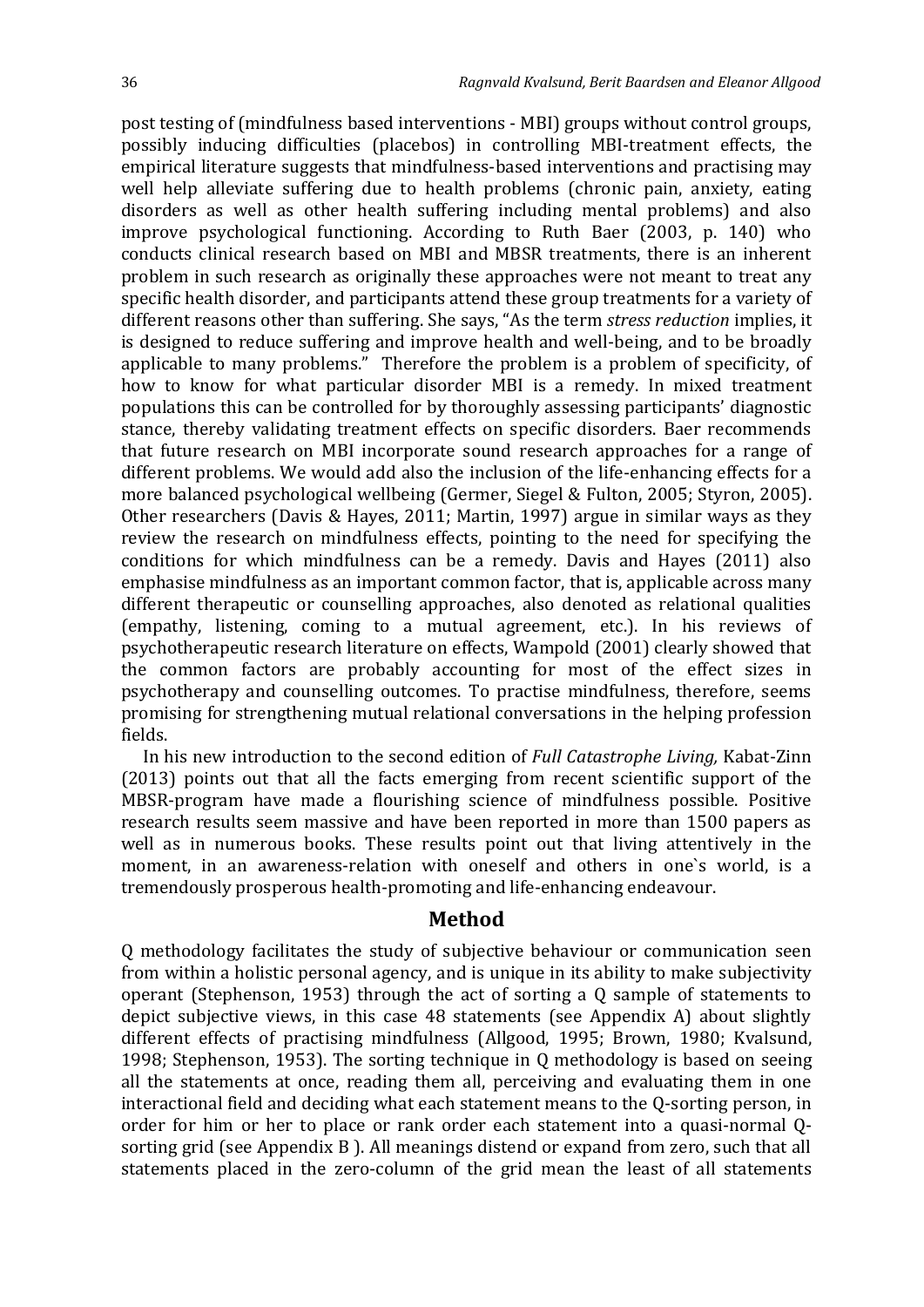compared, and this applies to any sorter. Therefore the "distensive zero" points out which statements in the Q-sort distribution expand into more meaning, the most meaningful statements being found at the extreme distension of the grid, either on the minus or the plus side of the grid or array. So the vocabulary according to the principle of the "transitory postulate" in Q methodology (Brown, 1980, p. 22; Kvalsund, 1998, pp. 228-231; Stephenson, 1953, pp. 195-196) holds that a score value for a statement subjectively perceived is *bigger than or lesser than* in terms of meaning strengths in the following way:  $+5 > +4 > +3$ , and so on and  $-5 > -4 > -3$ , and so on. The stronger meanings are found at the most extreme score values, for example minus 5, indicating the strongest negative response or disagreement, and similarly  $+5$  the strongest agreeable meaning, + 5 and -5 scores become strengths with opposite meaning, while zero has the least meaning.

#### **The Concourse and Q sample**

Where does one find subjective communication about mindfulness in general and the benefits of practising mindfulness in particular? Wherever people turn to talk about mindfulness today, in our experience at least, many adults have heard about it in the media, in newspapers and magazines, in health programs, in the workplace, or from one or more people that have taken some training in it. One can assume that most people with some acquaintance of mindfulness also have opinions about it, some being negative, having read something about the self-centeredness of prioritising the use of so much time on meditation and self-development instead of using one's resources for the common good, alleviating some of the sufferings in the world. Others have positive opinions and believe that a mindfulness intervention seems beneficial and helpful, creating better and more balanced lives for people, and they might even think of attending such courses themselves. As previously mentioned, there is an abundance of subjective communication in all the books and papers that have been published, not to speak of all the courses held worldwide and so mindfulness conversations have been and are sifting into our communities and societies (Kabat-Zinn, 2013). The possibilities of finding concourses of mindfulness subjectivity seem abundant.

The informants or Q sorters in this study were students from the College mindfulness program and the authors, therefore, chose to stay close to the subjective communication and meanings held by participants in the actual training setting as the primary concourse source, while books, research papers, newspapers and magazines were supplementary (Brown, 1980; Kvalsund, 1998; Skorpen, 2014). Having collected and sampled the communication from the actual setting we were investigating, we hoped to create a relevant and recognizable Q sample for the participants as a subjective measurement of mindfulness.

We decided to interview participants from two different classes in order to converse with them about their subjective experiences from the course in general and how they experienced the benefits from training and practising mindfulness. In addition, we held a two-hour long focus group interview with one of the classes. These interviews produced hundreds of statements about mindfulness and the effects of practising it (i.e. a rich narrative about mindfulness as experienced).

In order to re-present the concourse in a Q sample – we started to explore whether we could find a structure in the rich interview data, to be able to balance the statements into conceptual blocks and thus select statements and assign them to the sample design. For this purpose we used a Fisherian balanced block design (Brown, 1980; Fisher, 1960; Kvalsund, 1998). Analysing the interviews and the statements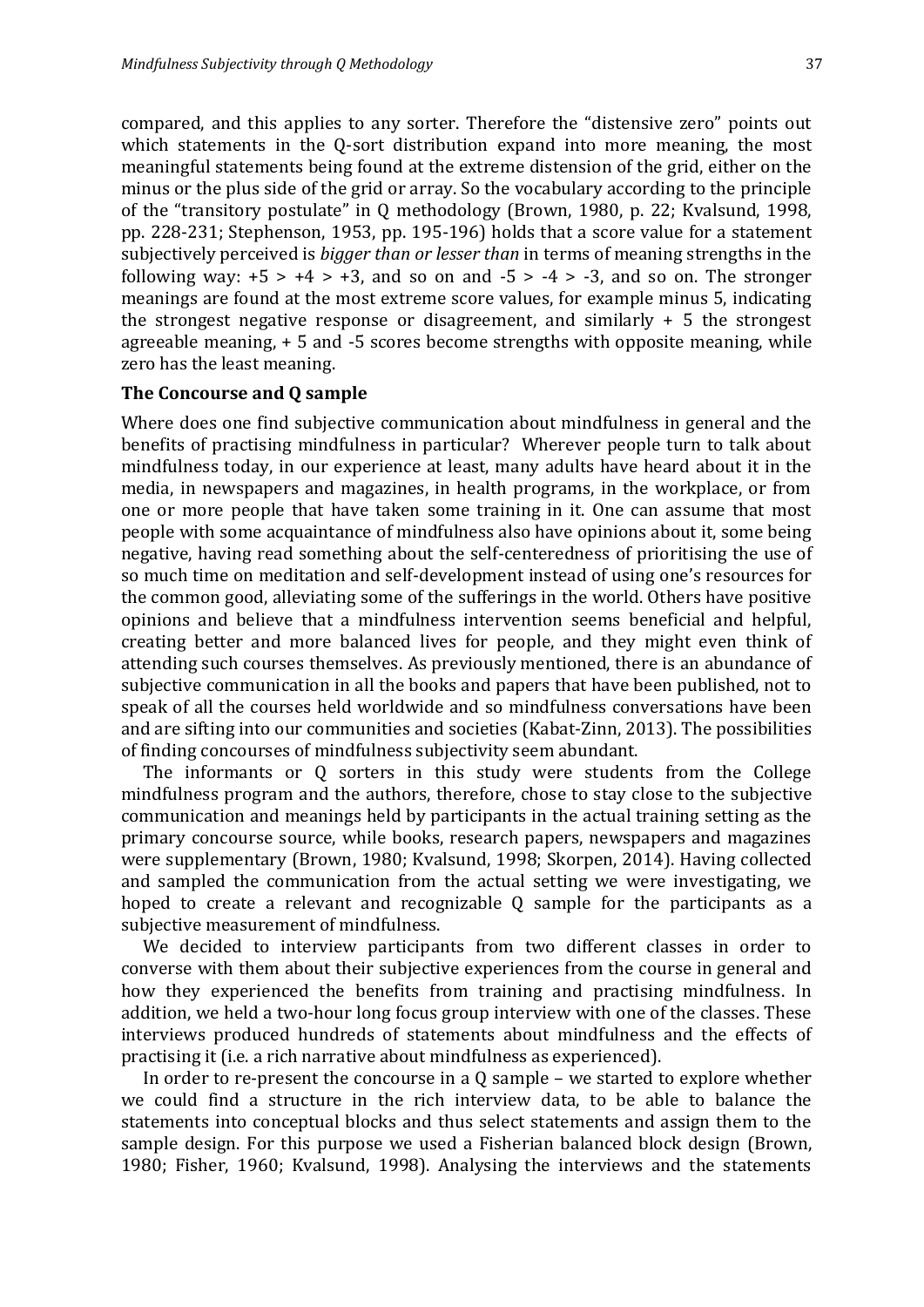expressed about how the program had influenced them in efficient ways, three main effects emerged from the material, that is, how the program had 1) been *helpful* for them in certain ways to become more present with themselves in the moment, more tolerant of unease, more accepting of feelings as well as becoming better at observing and just registering what was going on in the experiential field without judging, less avoidance of unpleasant feelings, better regulation of impulses, 2) touched them in terms of experiencing mindfulness training as *meaningful*, leading to more peace and serenity, relational awareness of becoming closer to oneself as well as with nature, more socially oriented, more generous to oneself and to others and 3) increased their feelings of *mastery* and building the skill of mindfulness practice to the point of selfefficacy as well as acting more in line with their own intentions, becoming more aware of their own purposes and wants.

| <b>Effects</b> | Level 1          | Level 2        | Level 3        | <b>Cells</b>   |
|----------------|------------------|----------------|----------------|----------------|
| Helpful        | a) Attending     | b) Regulating  | c) Tolerating  | 3              |
|                | and accepting    | impulses       | unpleasantness |                |
|                | present          |                | and enduring   |                |
|                | moments (non-    |                | uneasiness     |                |
|                | judgmentally)    |                | (suffering)    |                |
| Meaningful     | d) Peaceful      | e) Generosity  |                | $\overline{2}$ |
|                | relational       |                |                |                |
|                | participation    |                |                |                |
| Mastery        | f) Self-efficacy | g) Intentional |                | $\overline{2}$ |
|                |                  | awareness      |                |                |
| Sum            |                  |                |                | 12 cells       |

*Table 1: Fisherian balanced block design*

The design is composed of 12 cells, that is, adf, adg, aef, aeg, bdf, bef, bdg, beg, cdf, cef, cdg, ceg (see above). We chose to include four replications in each cell adding up to 12x4 = 48 statements in our Q sample. For the purpose of illustration we will pick out a few statements to show the connection between the logic of the design structure and the full expression of the subjective statements. The cell aeg reflects a theoretical logic that integrates level **a** (accepting the present moment), **e** (generosity) and **g** (being intentionally aware). Statement 38 is expressed in the following way:

38. When my attention is fully present in non-judgmental mindfulness, I experience that I can receive what is there, stand by it and accept it, even if it has its price. It is my awareness and will that intentionally accept the whole, and as such creates a feeling of generosity both for myself and for others.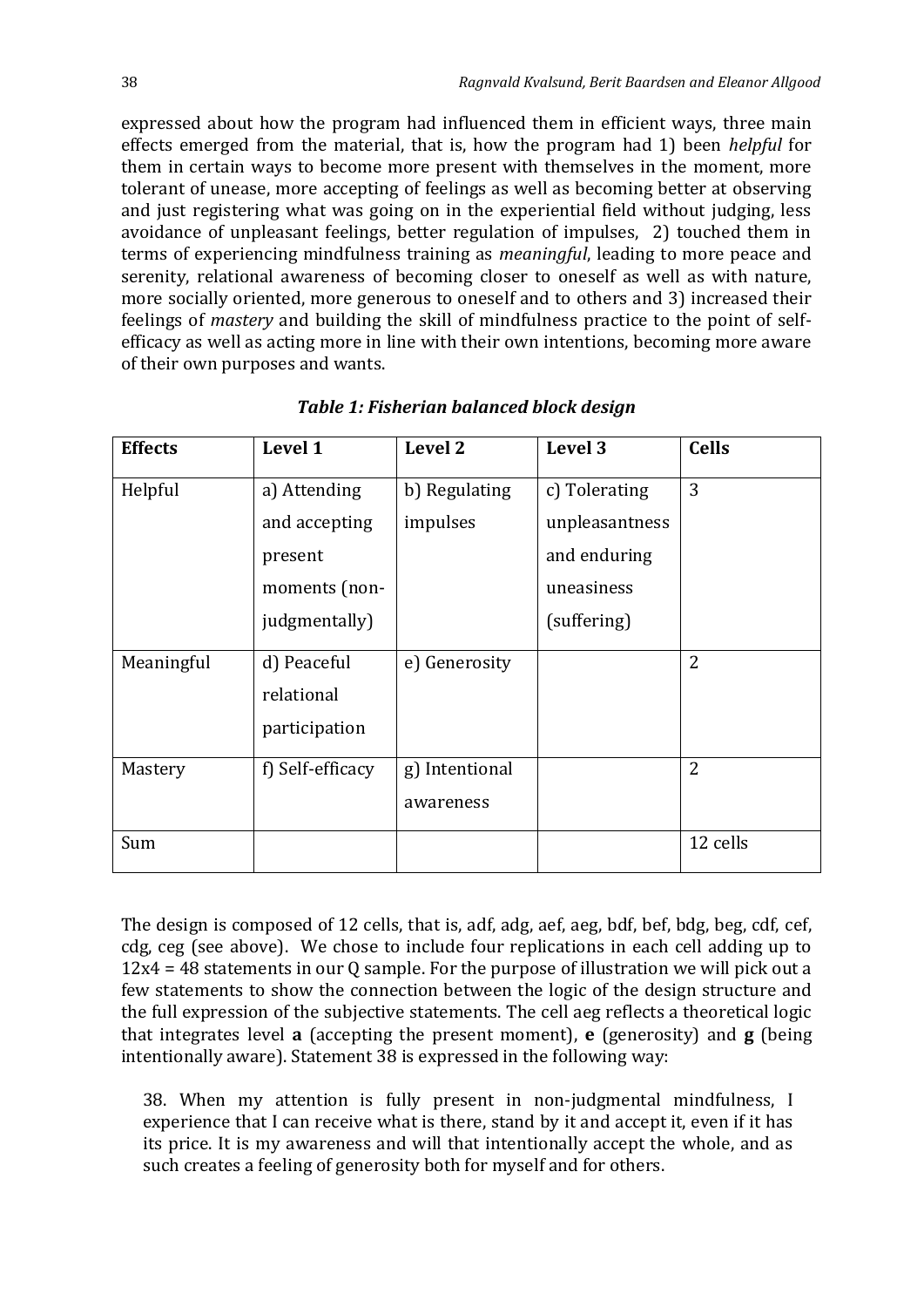Another example is statement 14 (cdg) where **c** reflects (tolerating unpleasantness and pain). **d** reflects (peaceful relational participation) and **g** reflects (being intentionally aware) cf. the design logic:

14. The biggest change I experience when I practice mindfulness is that I am not so reactive anymore. I am not so easily provoked; I tolerate standing in felt unpleasantness and difficulties without having to react. I have become more serene and tolerant.

A third example is statement 10 (cdf) where **c** reflects (tolerating unpleasantness and pain), **d** (peaceful relational awareness) and **f** (self-efficacy):

10. I cannot tolerate being silent and concentrating on my own inner here and now life. I feel more satisfied when I partake in more extrovert activities.

The exemplified statements reflect the expressive subjective communication in the actual setting and at the same time they are adapted and edited to fit the structural logic of the Fisherian multivariate balanced block design. The purpose of using a design is to make sure that the Q sample represents the concourse in a balanced way and also does not omit possible meanings from subjective measurement. The Q sample of all 48 statements is in Appendix A.

# **The Q sorting Procedure and Process**

All participants signed a declaration of agreement about participating in the study and received written information about it as well as written instructions for the sorting procedure. They were told that our interests were in how they had experienced and had been influenced by learning, training and practising mindfulness. We wanted them to sort the statements according to their own meanings and narratives of their experiences while partaking in the program. After comparing all the statements and evaluating them for self-referencing purposes, either as agreement, disagreement or neutrality (around zero) they allocated them to the attached quasi-normal grid (see Appendix B). In addition they were informed about the precise condition of instruction for sorting the statements: *Sort the statements out from how you have experienced practising mindfulness and how it has influenced you*. After completing the sorting process all participants were asked to write a short narrative of how they experienced the Q sorting procedure in its entirety. All of them delivered short narratives where they declared that the sorting process had been interesting and challenging for them, especially when it came to deciding and prioritising among the statements in order to explicate their own view. Most participants found the process demanding yet very close to their interests and hearts, and they stated that they had learned a lot about themselves and their own choices. Even if it was challenging most participants managed to place the statements on the Q sort grid without difficulties. A few participants thought there were too many positive statements and felt a little constrained by the grid distribution. All in all, our interpretation of the narratives is that the Q-sample statements stimulated the sorters, expressed meanings close to their hearts for the condition of instruction and seemed to be pretty well balanced as well as representative of the communication in that particular setting.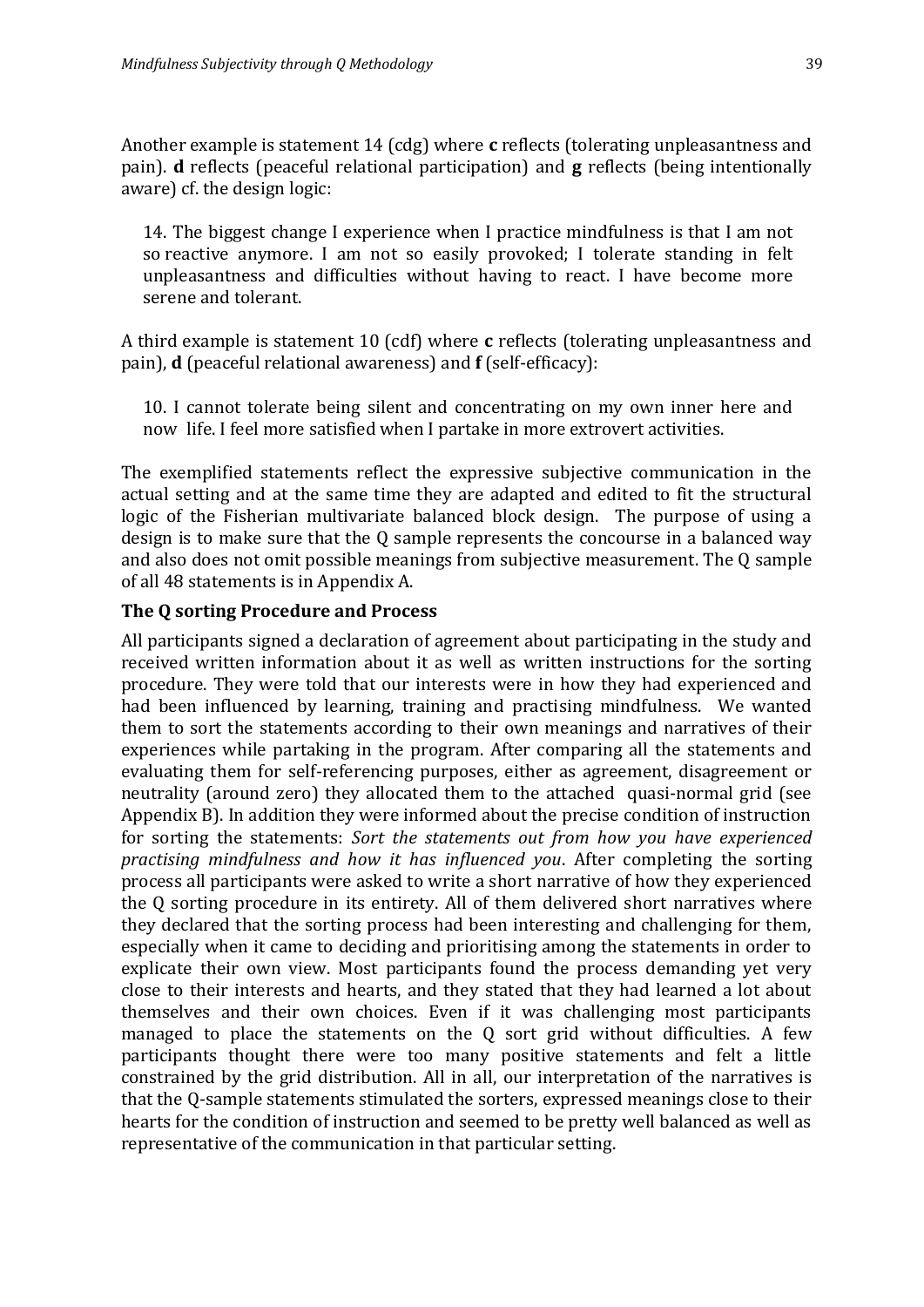Twenty-seven participants in the mindfulness education program sorted the Q sample once including the two main teachers, one of them sorting twice with a time delay, resulting in almost identical loadings on the same factor. All together, 1 male and 24 female student participants performed 25 Q sorts. In addition two teachers, one female and one male (who sorted twice) sorted a total of three Q sorts adding up to 28 sorts.

Using PQMethod (Schmolk, 2014), principle component factor analysis and varimax rotation, a two-factor solution was chosen from other possible solutions with the principle of "simplest structure" (Stephenson, 1953) in mind. The resulting factor solution consists of a large factor and a smaller one that represents a particularly nuanced separate view. Fourteen participants define Factor one and three participants define Factor two (see factor solution in Appendix C). The residual 11 participants' Q sorts were not chosen to define the factors mainly due to their confounded nature, contributing to raising the correlation between the factors. By omitting those mixed sorts a decrease in the correlation coefficient between the factors was obtained from  $r=$  .54 to  $r=$  .4366. There seems to be two views on how the participants experienced practising mindfulness and how it influenced them. At the same time there are fields of both agreement and distinction between the two factor views, as we shall delineate when analysing and interpreting the content of the two factors.

#### **Results**

In presenting and analysing the factors we begin with the factor arrays as we show how we analysed and interpreted them (see Appendix B for the two factor patterns). There is no recipe for how to analyse a factor array, in the form of a Q sort, other than looking at the score values and statement contents at the extreme ends of the array  $(+/-4$  and  $+/-5$  values), where we find the statements of high psychological significance and in the neutral middle zone  $(0 \text{ and } +/-1 \text{ statements})$ , where we find those with no or low psychological significance. From this strategy, we hope to be able to present, analyse and interpret the meaning of the two views, what they might have in common as well as what separates them. In such an approach we believe that the gestalt-oriented meanings will emerge out of the holistic dynamics of parts and wholes, of what becomes foreground (figure) and what becomes (back)ground in the factor views.

## **Factor 1: A deeply felt generous acceptance, being in touch with and at one with oneself, with others and with nature.**

The Factor one array is a result of how these fourteen defining Q sorts - in line with the condition of instruction - represent the experiences of learning about and practising mindfulness and how the training endeavour is generally felt in terms of influence. Statements 45 and 35 are the psychologically most significant statements for this factor with a score value of +5.

45. When I get in contact with my breath and feel that I calm down, I become happy with being in touch with myself, my thoughts, emotions and my body, and that I tolerate all there is, both the positive and joyful dimensions as well as the painful and unpleasant ones.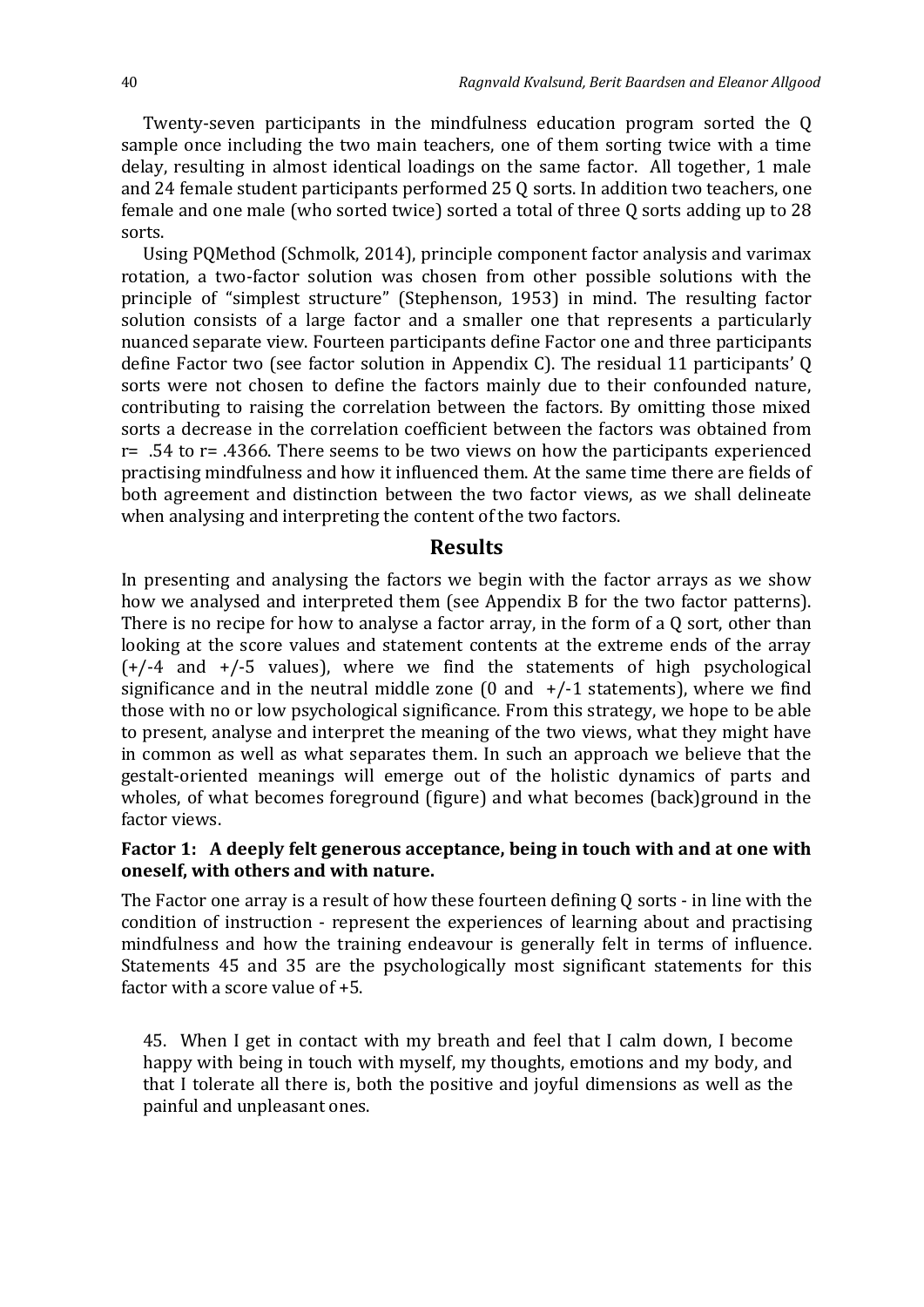35. Through mindfulness I am becoming more open and accepting for who I am, for good and bad. I know myself as a more whole and rich person in all my resources and I also see others more clearly.

In this factor type one feels that awareness of one's breathing is calming one down, helping one to sink into relaxation, giving joyous responses from one's thoughts, feelings and body reactions. It seems that this type becomes happy just being in touch with oneself, tolerating and embracing all there is, positive as well as negative dimensions of one's experiences. It seems that in this view one finds it deeply meaningful to be mindful, that it helps one to become more open and accepting both the good and bad, with a discovery of being a richer and a more whole person, realising an increased ability to understand oneself and clearly see both one's own as well as others' resources.

It is this holistic acceptance for the good and bad that creates a different stance and moves this factor type to seeing oneself as transforming into something different. Statements 41, 38 and 32 have the next highest psychological significance in this view (+4) and expand the factor meanings to include the impacts of one's experiences of mindfulness practising.

41. The biggest change I am noticing, through being mindful, is serenity and the feeling of being at one with everything and everybody, and with nature. It is fantastic, now I also know much more about what I want to use my life for.

38. When my attention is fully present in non-judgmental mindfulness, I experience that I can receive what is there, stand by it and accept it, even if it has its price. It is my awareness and my will that intentionally accept the whole, and as such creates a feeling of generosity both for myself and for others.

32. The new serenity I have found through meditation and mindfulness practice has given me a totally different ability to accept the wholeness for good and bad. Unpleasantness and painful experiences are still difficult, but now I will stand in them and understand the whole of me.

Learning to know oneself through being mindful creates not only serenity but also a participatory feeling of being at one with everything in nature and with everyone in the social world, which seems to have achieved the largest experiential and influential transforming power, leading one to know much more about what one wants to use one's life for. This is fantastic, almost too impressive a meaning to be true, but the expressive force of statement 41 seems to be confirmatory of such a transformational interpretation. Having chosen to be mindfully aware and operate through one's will to accept the whole without condemning, a feeling of holistic generosity integrating oneself and the other seems to create a deeper participatory, relational and universal unity (38). There seems to be no doubt in this view (32) that the new serenity one experiences through mindfulness practising has given this factor type a totally different capacity to accept the wholeness of one's experience, the pleasant as well as unpleasant forces in it and stand by them, even if it is painful, prompted by a trusted, wise will to understand oneself holistically. The +3 statements 12, 7, 39, 32 (see Appendix A) also confirm the Factor one descriptions of subjectivity.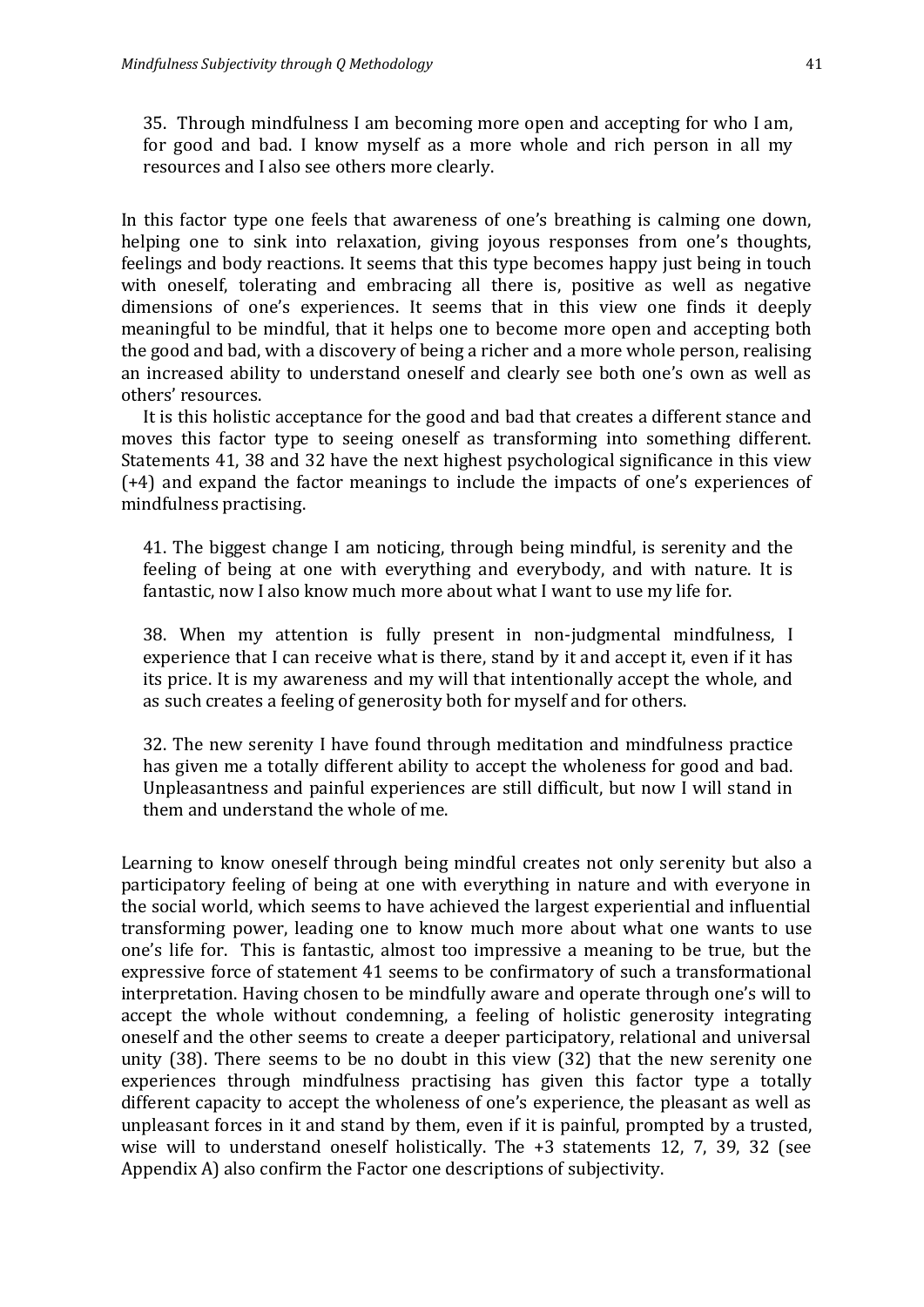The polar opposite or the disagreement part of the grid pattern for Factor one, the – 5 and –4 statements, represent the distended meanings in form of antithesis or negative meaningful reactions, with the highest psychological significance on the minus side of the distribution. Logically speaking the polarity in this factor distribution represents the parabolic strong reactions or disagreements (Brown, 1980, p. 198) yet, a highly meaningful oppositional foreground on the negative side of the factor configuration. The two statements with the highest psychological significance and meaning (-5) in this factor are statements 1 and 46.

1. After practising mindfulness for a while, I admit that it doesn't give me as much as I thought it would. The discipline has a too high price and even if I notice that I discover much more about myself, it is also painful and unpleasant. I also see that I cannot embrace myself and others in a generous way. I do not know fully what I want.

46. I am sorry, but I do not feel that mindfulness has given me greater serenity and patience. I recognize that I feel frustrated by not having developed greater self-efficacy in my mastery of practising mindfulness.

Statement 1 expresses more or less that mindfulness does not fulfil one's expectations, that the discipline in doing the exercises is too costly and, that even if there might be important learning and discoveries about oneself in it, the painful part is too unpleasant. There is no deeper recognition of being able to recognise oneself or others in a more generous manner. Statement 46 confirms statement 1 in pointing to a lack of fulfilment in one's expectations, with recognition of no greater serenity and patience, and of no development of greater self-efficacy and belief in the mastery of practising mindfulness. The Factor one type reacts to and disagrees with these statements and expressions because they symbolise exactly the opposite of what one deeply experiences and believes in this view. The need is to clearly oppose and flag these expressions by putting them into a highly conscious negative foreground (- 5), being strongly aware of them not only as oppositional, but as non-truthful for this factor type's fully united participatory mindful attitude.

The statements of next highest psychological significance in Factor one on the minus side (-4) are numbers 17, 6 and 9.

17. I believe mindfulness practising is too optimistic about what it promises. I have not succeeded in accepting either myself or others in better ways and I wonder if all what is said about feeling at one with nature is just nonsense.

6. I find it strenuous to meditate and cannot immediately see the use of it for myself. I am uncertain about this being anything for me in the long run, as I think it is a very high price to pay.

9. Some say I have become a more closed and unavailable person after beginning with mindfulness. It is in a way true as I prioritise myself and my own meditating rather than companionship and social life.

In statement 17 one can see an expressed experiential uncertainty about mindfulness, where the concluding belief is that it is too optimistic. A gnawing doubt emerges from the experience of having succeeded neither in accepting oneself nor in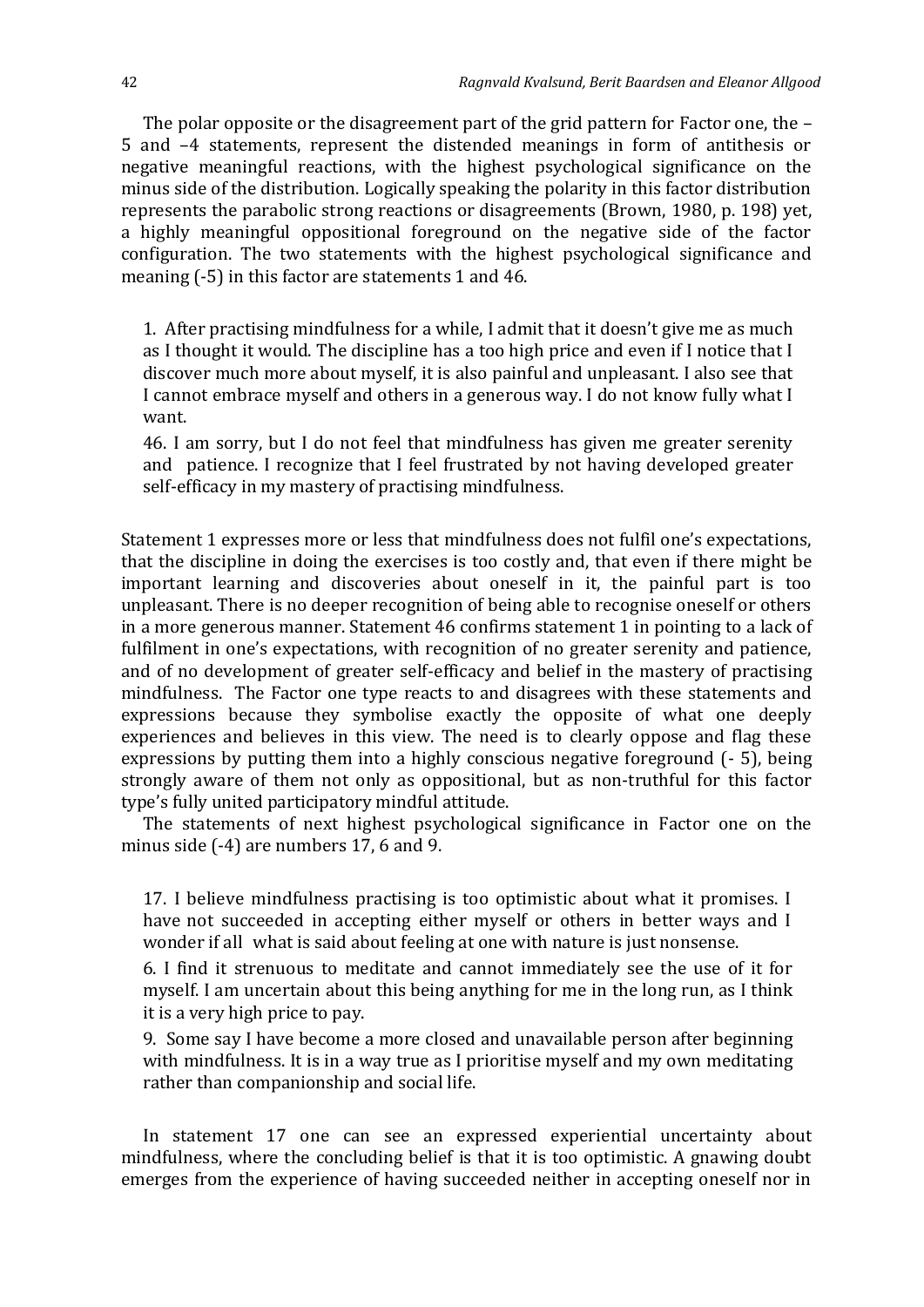accepting others, and a profound wondering of whether or not all the talk about feeling at one with nature is *just nonsense.* In statement 6 the feeling of insecurity and uncertainty continues through the emotional fact that mindfulness feels strenuous and one pays a high price for achieving any benefit and usefulness. The basic insecurity is whether or not mindfulness is anything for the practitioner in the long run. There is also an expression of mindfulness being somehow non-social in its introverted meditative prioritising at the expense of being more outward going, together with others in the social field, as in statement 9. All these expressions confirm the opposite for Factor one in that the participants disagree so deeply and fully with the uncertainty conveyed in the negative score values of these statements. That is, the defining Q sorts in this factor type mean that one does not feel insecure, rather by gaining serenity and generosity through mindfulness, one feels the deep mindful meaningfulness of being whole and united.

Since we now have pointed to the antithetical foregrounds, both on the plus and minus sides of the configuration in this factor, the background of the configuration is the in-different ground, conveyed in those statements placed in the neutral zone of the factor-array, that shrink the meaning to close to zero, with low or almost no psychological meaning in comparison with other statements in the distribution. Mainly, these statements describe that one has received feedback from others that mindfulness practising has changed them into more sociable, open, accepting and listening persons (8, 19) and that it is one's own strong will and direct purpose in disciplining oneself that has helped one to choose to be more generous, and to control one's impulses and one's life (34, 40, 25). Another dimension in these statements in the zero column points to an increased regulation of impulses and control in conversations, with no need to interrupt (36) which points to the virtue of patience, an attitude one has, that one manages to use through a deep inner calmness in being mindful (21). Last but not least, statement 47 is about emotions one earlier could not accept, that now one can own, through the help of the learning process in mindfulness practising.

The fact that these statements have low psychological meaning in this factor reveals that one cannot relate to these statements as significant for one's own subjective selfunderstanding. There seems to be no energy or reactive force in the interactional field of statement comparisons for allocating these statements to higher score values. The meanings in these statements do not speak to one's heart, and even if one understands the expressive content of them, they do not concern one's self, there seems to be no or little experiential responses other than in-difference and an assignment of them to non-familiarity.

#### **Concluding Remarks for Factor 1**

There seems to be a general and holistic attitudinal transformation in this factor view in terms of seeing oneself participating in unity with oneself, with others and with nature. A strong belief in the power of mindfulness is held by this view. There seems to be a conscious and trusted willingness to embrace non-judgmental acceptance with an opening up for and prolonging of participatory relational self-awareness, accompanied by generosity. Within the wholeness of one's own and others' resources lies the operating force of this view, rather than in any partial knowing and acceptance. In this connection, the neutral zone of the quasi-normal distribution shows that neither uncontrollable impulses nor unacceptable feelings as partial challenges are seemingly meaningful. Additionally, there seems to be no familiarity with expressing that it is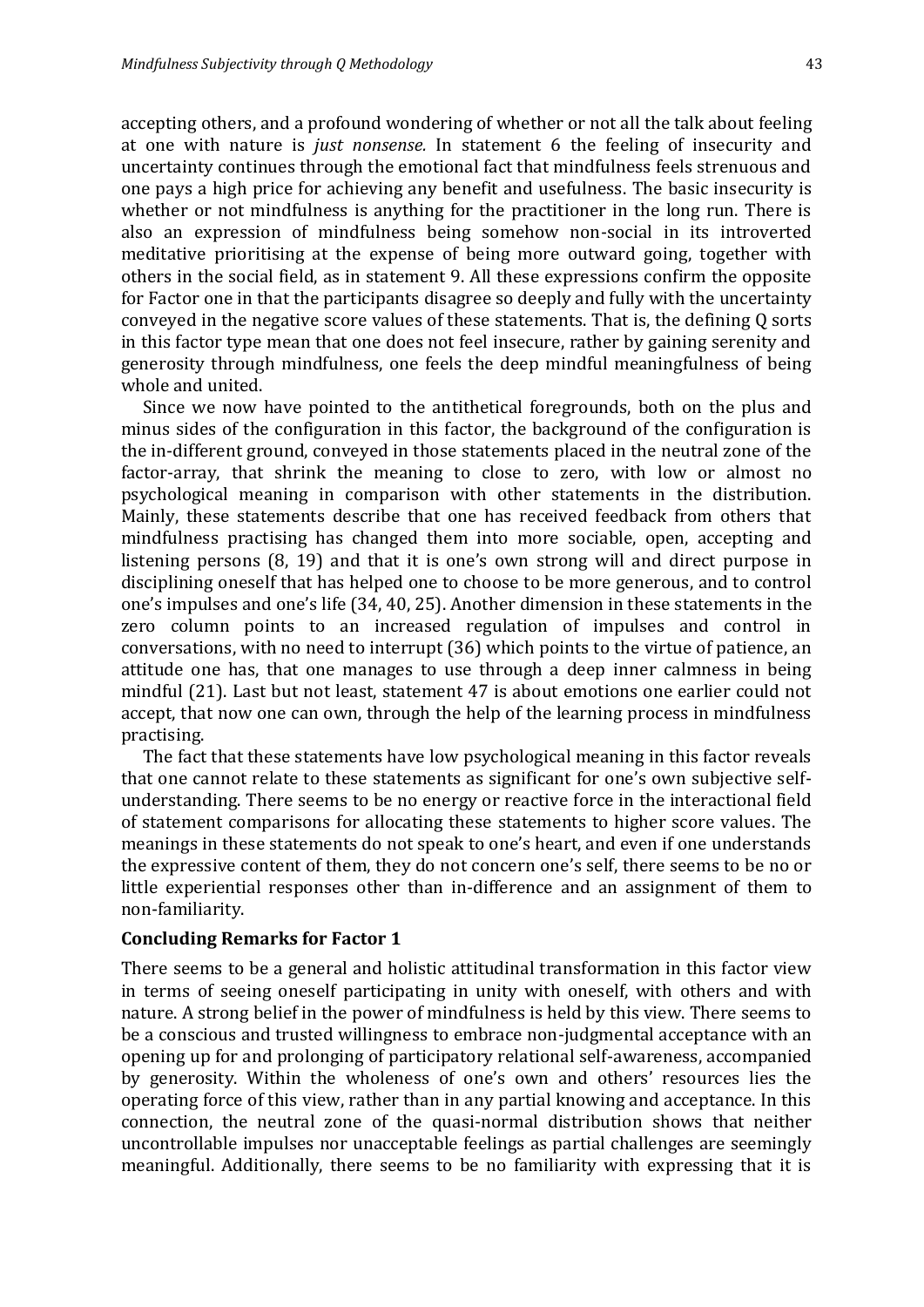one's own strong will in disciplining and controlling oneself that has generated impulsive control or the acquirement of generosity.

### **Factor 2: Being in a learning process with a hope of gradual and explicit integration of the whole self-in-relation**

Factor two points to a profound attitudinal shift in one's self-relations through meditation. Practising meditation in this view does not generate any quick fixed solutions, where one can fully be in charge of one's life quickly, but rather it is an experientially slow process in the direction of learning to know oneself, know different parts of oneself, accept and embrace oneself in ways that one could previously not do. In particular, this factor view points to a feeling of having a *long way to go* before a full acceptance of oneself will emerge, where one can fully know what one wants and one can accept oneself just as one is. This factor type is explicating that the mindfulness processes have helped one to not only be aware of one's feelings and emotions, but also to like them and become fond of them in ways that gives one hope for more selfacceptance and a distinct relation to oneself. Statements 5 and 30 are the most psychologically significant ones in the factor array (+5).

5. Even if I meditate it is not just a simple case to become captain of the ship that is my own life. I have a long way to go before I fully know what I want and wish and can accept myself as I am.

30. Through practising mindfulness I have become fond of my feelings, recognizing that I am more at one with myself – and know that I have gotten and will continue to develop - a clearer relationship to myself.

In the statements of the next highest psychological significance for this factor  $(+4)$ there seems to be a gratitude for having had the opportunity through mindfulness to slow down one's pace of life and be more present to one's self. An increase of awareness helps one to notice what is going on in the internal space of experiencing, including the feeling processes. This seems to give one an expanded possibility to learn to know who one is and wants to be, simply becoming more clear about oneself and one's own self-relations (31). Particularly there is a sustained focus on feelings that previously have not been easy to accept and that to a large extent have been neglected, which are now, through practising mindfulness, more easily appropriated and owned (47). Even if there are gradual and partial integrating processes going on in the selfrelational dimension in this view, there is also a clearly stated difficulty about the capacity to fully accept oneself and stand by who one is. In spite of all the mindfulness training, there is still a tendency to partially condemn both oneself and others, and so recognise a deficiency in being short on generosity. The statement pointing to this (13) is categorical, but held together with other statements with high psychological significance (31 and 47) it seems to soften a bit. There is a positive developmental direction of hope, at least, that generosity and unconditional acceptance might possibly emerge with more mindfulness learning and training.

13. I cannot accept myself unconditionally and stand by whom I am. Notwithstanding how mindful I become, it is difficult for me not to condemn something both in myself as well as in others. I notice that I am short of generosity.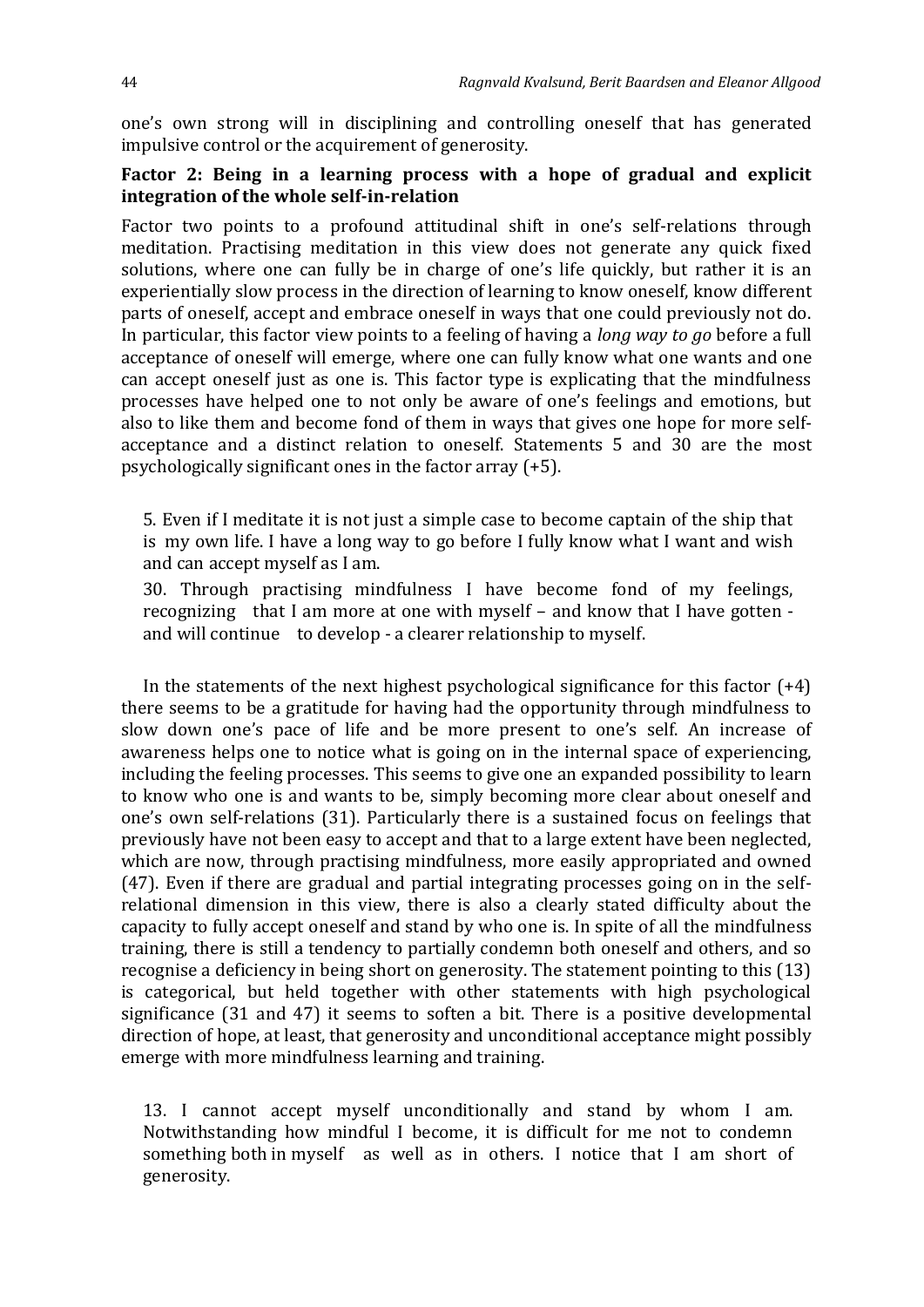31. Mindfulness has provided me with the opportunity to be more consciously present, slow down my pace so I can be more aware of myself, of what is going on in my experience and what happens to me. I am grateful to have had this opportunity to learn about and know myself, both my impulsive side and my increased clarity about what I want.

47. Emotions that I earlier could not accept and neglected easily, I have gotten help to own through my learning process and practising mindfulness.

The + 3 column statements (45, 43, 39 and 32, see Appendix A) in the factor array are confirming the directional hope of coming to terms with and accepting oneself fully. When one is in touch with oneself and one's breathing there is a growing feeling of becoming calmer and happier, being aware of one's thoughts, body and feelings. One can tolerate more of what is observed both for good and bad. So there is a kind of discovery that being in a state of mindfully observing one's self generates other opportunities than what the fast-paced driven life routines can offer. There seems also to be a recognition of becoming more whole and liking oneself more as a person as one accepts oneself more and discovers more of who one is. There is a process going in the right direction for this factor type, giving one who holds this view a taste of mindfulness serenity, facilitating the possibilities to see and accept the wholeness. Even if it is difficult, with unpleasant and painful experiential processes, there is a willingness to stand by them and learn more about oneself.

On the minus side of the factor array are statements 8 and 41 with the highest negative significance (-5) delineating that any profound holistic change has not yet happened, neither feeling at one with everything and everybody, nor with nature. Neither does there seem to be any sign of having transformed into a different person, more social and extrovert, clearly observable by others. There is no feedback of the kind from either close or distant relationships.

8. Through practising mindfulness I have become more social and extroverted, much more than I was before. Such feedback I have gotten from several persons, in both close and distant relationships.

41. The biggest change I am noticing, through being mindful, is serenity and the feeling of being at one with everything and everybody, and with nature. It is fantastic, now I also know much more about what I want to use my life for.

Even if mindfulness practising has been a process of slowly opening up for new discoveries and learning about oneself – and has not yet reached a level of full holistic realisation and integration, this factor type does not find it strenuous to meditate or have difficulties in seeing the benefit and usefulness for oneself. It also confirms that practising is absolutely something important in the long run and not too high a price to pay for participating. The next highest significant statements (-4) express that mindfulness seems to be a worthwhile activity.

6. I find it strenuous to meditate and cannot immediately see the use of it for myself. I feel insecure about this being anything for me in the long run, as I think it is a very high price to pay.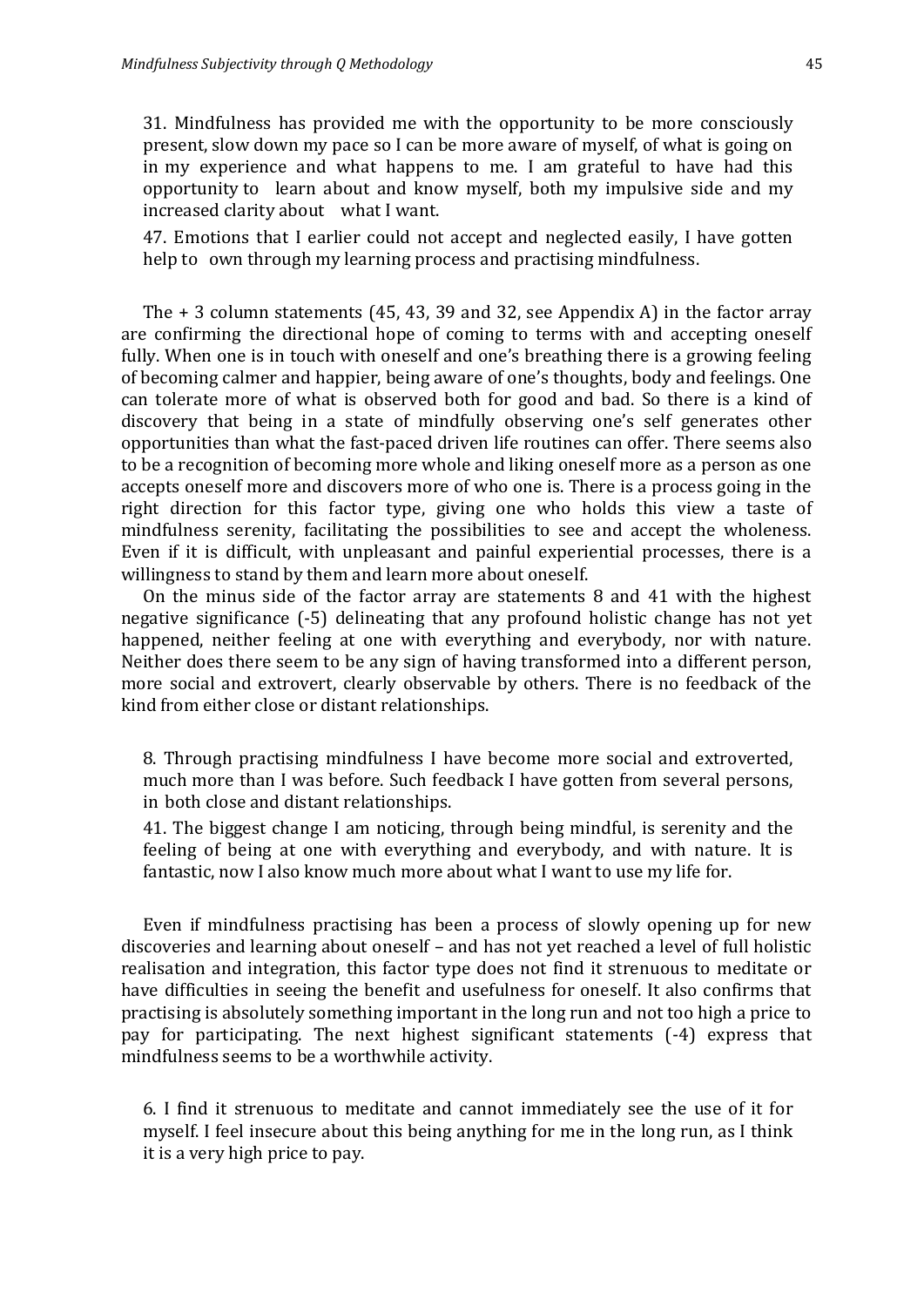17. I believe mindfulness practice is too optimistic about what it promises. I have not succeeded in accepting either myself or others in better ways, and I wonder if all that is said about feeling at one with nature is just nonsense.

14. The biggest change I experience when practising mindfulness is that I am not so reactive anymore. I am not so easily provoked; I tolerate standing in felt unpleasantness and difficulties without having to react. I have simply become more serene and tolerant.

This factor type disagrees that mindfulness practice is too optimistic about developing and seeing future possibilities in reaching a level of feeling at one with oneself and nature. In this way the view negates the feeling that being at one and in unity with everything is *just nonsense* (17*)*. Statement 14, however, points to how careful this view is in stating that it has reached a level of permanent change, in being reactive, in easily feeling provoked, in tolerating unpleasantness and in standing by experienced difficulties without reacting. This is not the stance of either being calm or being tolerant. This statement shows that it takes more practising and training to obtain such realisations.

The statements in the (-3) column (3, 1, 23, 22, see Appendix A) reflect a careful, but felt progressive optimism about managing to develop and accept generosity for oneself and for others. The participants have tasted enough to see the promises of practising mindfulness as an attractive goal and seem to think that reaching such a goal, being closer and more present to oneself, could be really possible. The view contains enough courageous power to enhance the optimistic motivation of continuing mindfulness training.

In the zero-column we find the statements that become the comparatively indifferent background for this factor-view's configuration (38, 48, 21, 26, 44, 10, 15, 37). It is not particularly meaningful to say that one would like to be extroverted rather than concentrating on and be quietly attentive to the phenomenal interiority (10). The hope for greater control and regulation of impulses has not happened in spite of the exercise of mindfulness (15). The mastery of patience as a good virtue does seem to be an indifferent statement for this factor type (21). Full intentional acceptance of oneself and others creates generosity (38) and has, in comparison with other statements, low or no meaning at all. The zero-ground statements do not seem to create any feeling responses, or trigger any strong reactions or emotions. This basic indifferent state reflects that this factor type does not find psychological significance in the foci of extroversion vs. introversion, the regulation of impulses, mastery of patience as a good virtue, or feeling at one with all and everyone (see Appendix A).

### **Concluding Remarks for Factor 2**

Factor 2 reflects a view that learning about mindfulness and practising it is a slow transformative process, in which one will have to decrease one's pace of life in order to learn more about oneself. Step by step, by observing one's own experiential field, one's feelings in particular, one enters into a learning process of liking and owning them, and slowly discovers how to partially accept oneself and develop a more clear relational self-knowing in terms of agency and autonomy. In spite of this positive process there is a recognition of difficulties in accepting oneself unconditionally as well and, there is still a proclivity for condemning oneself and others, not being tolerant, generous or accepting. Despite the honesty of not having experienced much of what mindfulness practising promises, in terms of acceptance, relaxations, serenity, generosity, etc., there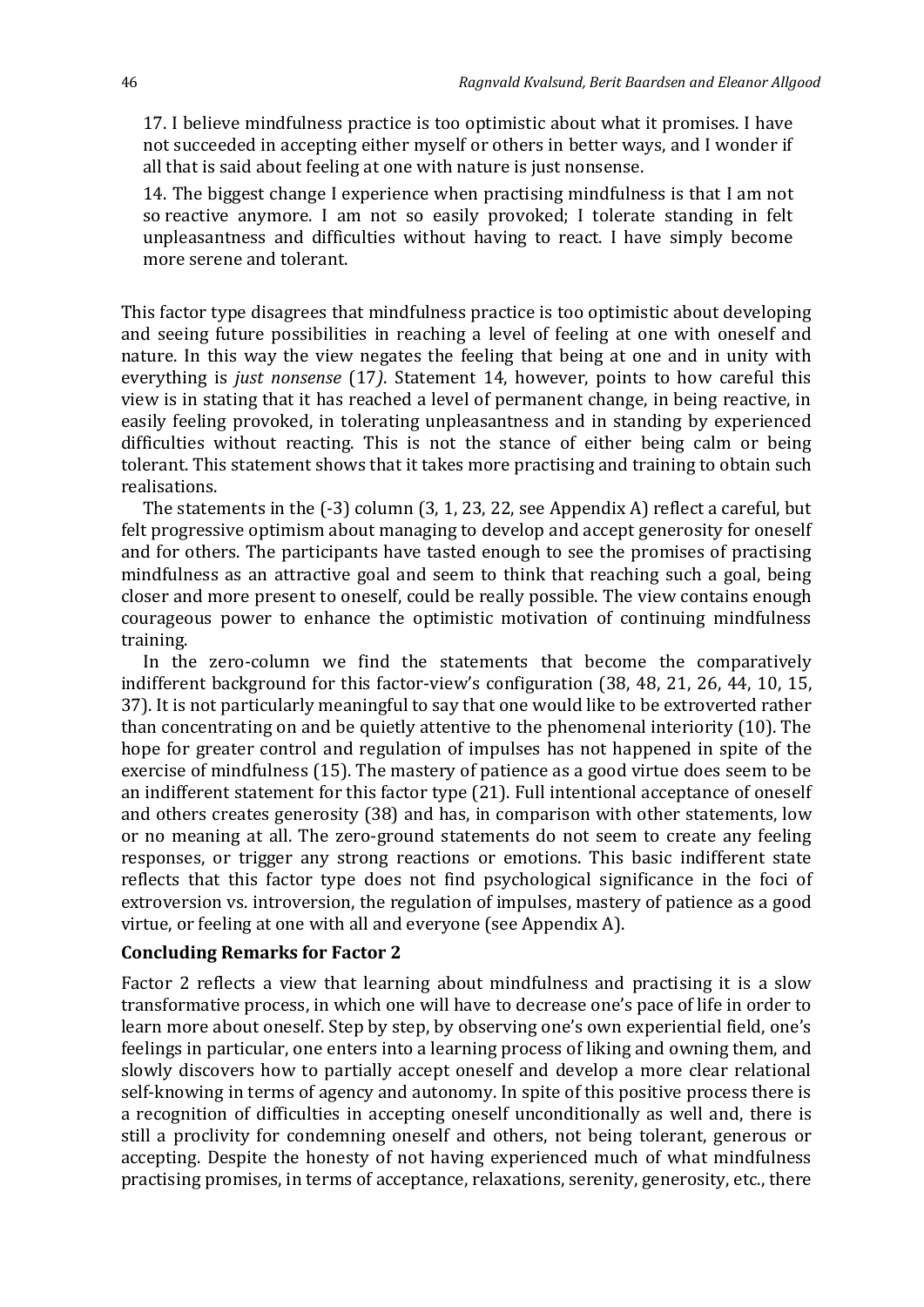is no rejection or negation of possibilities; rather the thinking is one of hope and belief. There is a seemingly profound willingness to try out and stand by whatever there is. The view reflects an optimistic rather than a pessimistic transformational attitude.

The zero ground state of this factor type reflects statements that point to acceptance, generosity, patience, regulation of impulses, feeling at one with oneself, nature and others as developmental facts that are not yet present. The configuration is therefore pushing the partial, feeling dimension as a possible, optimistic step by step integration of self-acceptance and self-listening into the foreground, with the optimistic goal of experiencing acceptance, serenity and generosity even if it is only a remote hope for the future. The negative polarity in this factor view confirms some positive taste for mindfulness, but also acknowledges the hard work ahead accompanied with an optimistic tone for future transformation, while the zerostatements confirm the developmental facts of mindfulness practising as more or less non-existent and as not known in its phenomenal field.

# **Differences and Agreements between Factors 1 and 2**

In Factor one there is a clear and strongly stated achievement of more openness and self-acceptance and a feeling of being whole and rich, seeing one's own and others' resources distinctly. There is an almost indifferent attitude – a tiny bit more, but hardly recognisable – for the same statement in Factor two. Statement 35 reflects this - *Through mindfulness I am becoming more open and accepting for who I am, for good and bad. I know myself as a more whole and rich person in all my resources and I also see others more clearly (F1*: *+5, F2*: *+1).* The same general feeling is conveyed in statement 38: *When my attention is fully present in non-judgmental mindfulness, I experience that I can receive what is there, stand by it and accept it, even if it has its price. It is my awareness and will that intentionally accept the whole, and as such creates a feeling of generosity both for myself and for others* (*F1*: *+4, F2*: *0*). There is a high and significant agreement in Factor one with this statement, but low or no psychological significance in Factor two.

In Factor two there is no recognition of a strong overall transformation in the way Factor one confirms such recognition. Statement 41 represents a polarity and comes in opposition in the two factors: *The biggest change I am noticing, through being mindful, is serenity and the feeling of being at one with everything and everybody, and with nature. It is fantastic, now I also know much more about what I want to use my life for (F1*: *+4, F2*: *–5).* Despite this difference in the experience of transformation between the factors, Factor two expresses gratitude for the opportunities that mindfulness practising has opened up and facilitated – for becoming more aware, slowing down the pace and noticing what is going on in the phenomenal field, learning to know one's impulsiveness (feelings) and slowly becoming clearer about what one wants. Statement 31 shows this: *Mindfulness has provided me with the opportunity to be more consciously present, slow down my pace so I can be more aware of myself, of what is going on in my experience and what happens to me. I am grateful to have had this opportunity to learn about and know myself, both my impulsive side and my increased clarity about what I want (F1*: *+2, F2*: *+4).* Another statement about change is statement 14: *The biggest change I experience when practising mindfulness is that I am not so reactive anymore. I am not so easily provoked. I tolerate standing in felt unpleasantness and difficulties without having to react. I have simply become more serene and tolerant (F1*: *+1, F2*: *–4)* There is a strong reaction in the Factor two type to seeing any changes in the patterns of reactiveness and becoming calmer and more tolerant. As we have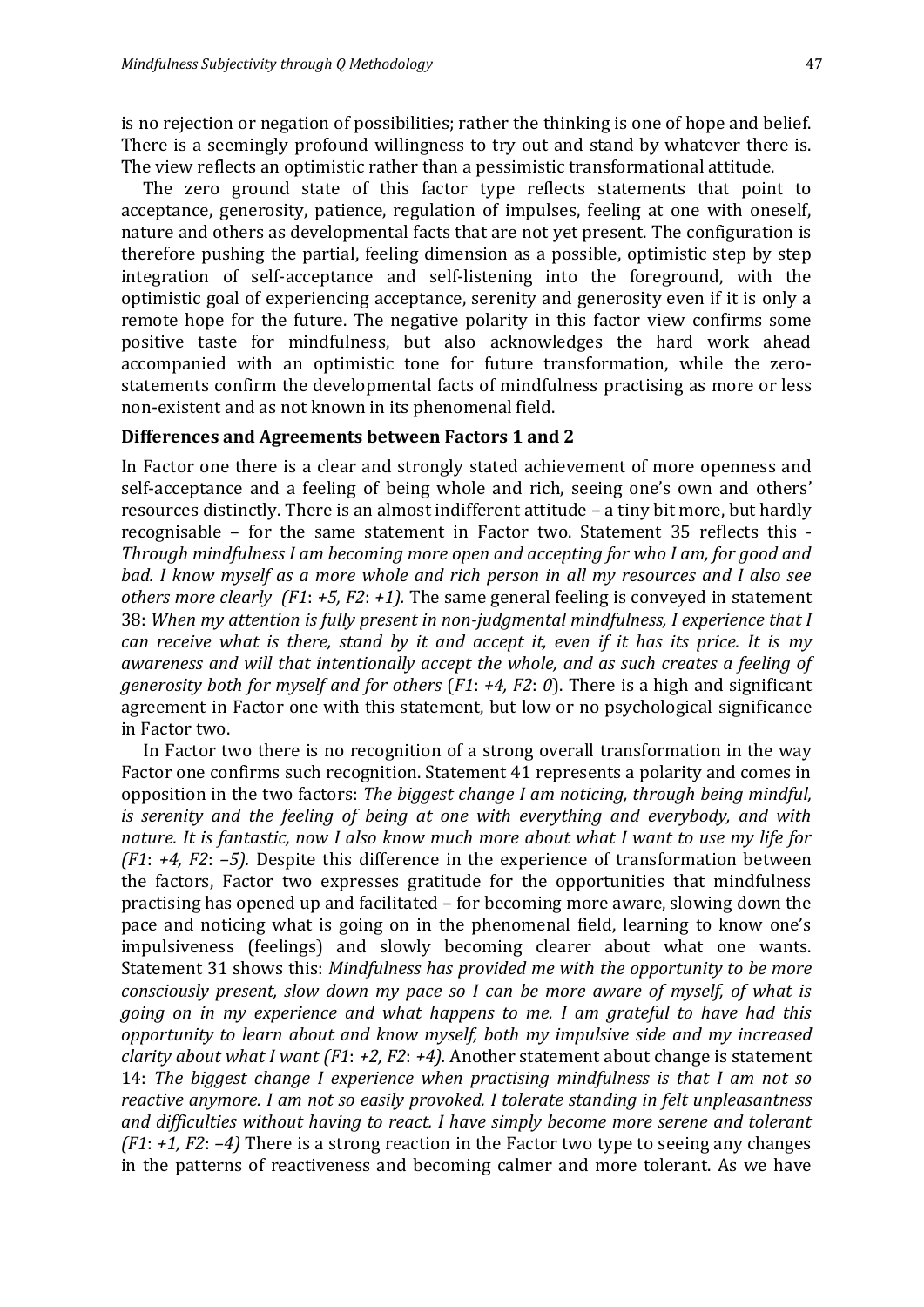seen, there seems to be a hope for transformation, but it has not happened so far. Factor one participants on the other hand, do not seem to recognise or be familiar with such reactions or provocations. A plausible interpretation can be that Factor two is in a process about accepting rather than wanting to change partial experiential dimensions such as unpleasant feelings (reactions and provocations). Learning to know oneself is something different from a general transformation. This factor type is simply not yet there to experience transformation. Statement 30 shows this: *Through practising mindfulness I have become fond of my feelings, recognizing that I am more at one with myself – and know that I have gotten – and will continue to develop - a clearer relationship to myself (F1*: *1, F2*: *+5).* The change is about developing a distinct relation to oneself through acceptance of partialities like feelings and not about changing diverse characteristic reaction patterns, transforming one as a person. The disparity of the two factors in this way is further confirmed by statement 47 where Factor two has found help in accepting, owning and integrating earlier unacceptable feelings, while Factor one is more or less indifferent to such challenges: *Emotions that I earlier could not accept and neglected easily, I have gotten help to own through my learning process and practising mindfulness (F1*: *0, F2*: *+4)*. In statement 8: *Through practising mindfulness I have become more social and extroverted, much more than I was before. Such feedback I have gotten from several persons, in both close and distant relationships (F1*: *0, F2*: *–5).* Neither Factor one nor Factor two seems to have become extroverted and more social through practising mindfulness. In Factor one there is a neutral or indifferent attitude while in Factor two there is a strong negative and oppositional attitude. In statement 5: *Even if I meditate it is not just a simple case to become captain of the ship that is my own life. I have a long way to go before I fully know what I want and wish and can accept myself as I am (F1*: *–1, F2*: *+5),* there is also a difference in that the Factor 2 type fully agrees with the difficulties being in the process of gaining control in obtaining agency in one's life and coming to terms with knowing oneself and accepting oneself as one is, while the Factor one type responds with more or less indifference and non-familiarity, i.e. with no or little psychological significance accompanied with almost neutral feelings for this statement. Statement 13 shows that Factor two type is striving with unconditional self-acceptance and with standing by oneself, revealing a tendency to condemn oneself and others, thereby feeling insufficiently generous – while this is quite the opposite for Factor one: *I cannot accept myself unconditionally and stand by whom I am. Notwithstanding how mindful I become, it is difficult for me not to condemn something both in myself as well as in others. I notice that I am short of generosity (F1*: *–2, F2*: *+4).* In Factor one, one seems firm in reaction to statement 15, acknowledging that one's hope for more self-regulation and self-control to a certain degree has actualised through mindfulness, while one in Factor two is indifferent or neutral to this statement: *I had hoped that mindfulness could help me to control my impulses and whims in a different way, as I myself want to steer them, unfortunately it has not happened. (F1*: *–3, F2*: *0)* Last but not least, statement 46 confirms that one in factor one believes in mindfulness as a powerful transformative force, leading to a satisfactorily increased internal calmness and patience. In Factor two there seems to be neutral feelings or a weak conformation about this, a kind of non-familiarity: *I am sorry, but I do not feel that mindfulness has given me greater serenity and patience. I recognise that I feel frustrated by not having developed greater self-efficacy in my mastery of practising mindfulness (F1*: *–5, F2*: *–1).* For Factor one there simply is no frustration of this kind, since this factor type feels close to the transformative power of mindfulness in the direction of calmness, serenity and of unity and participation (see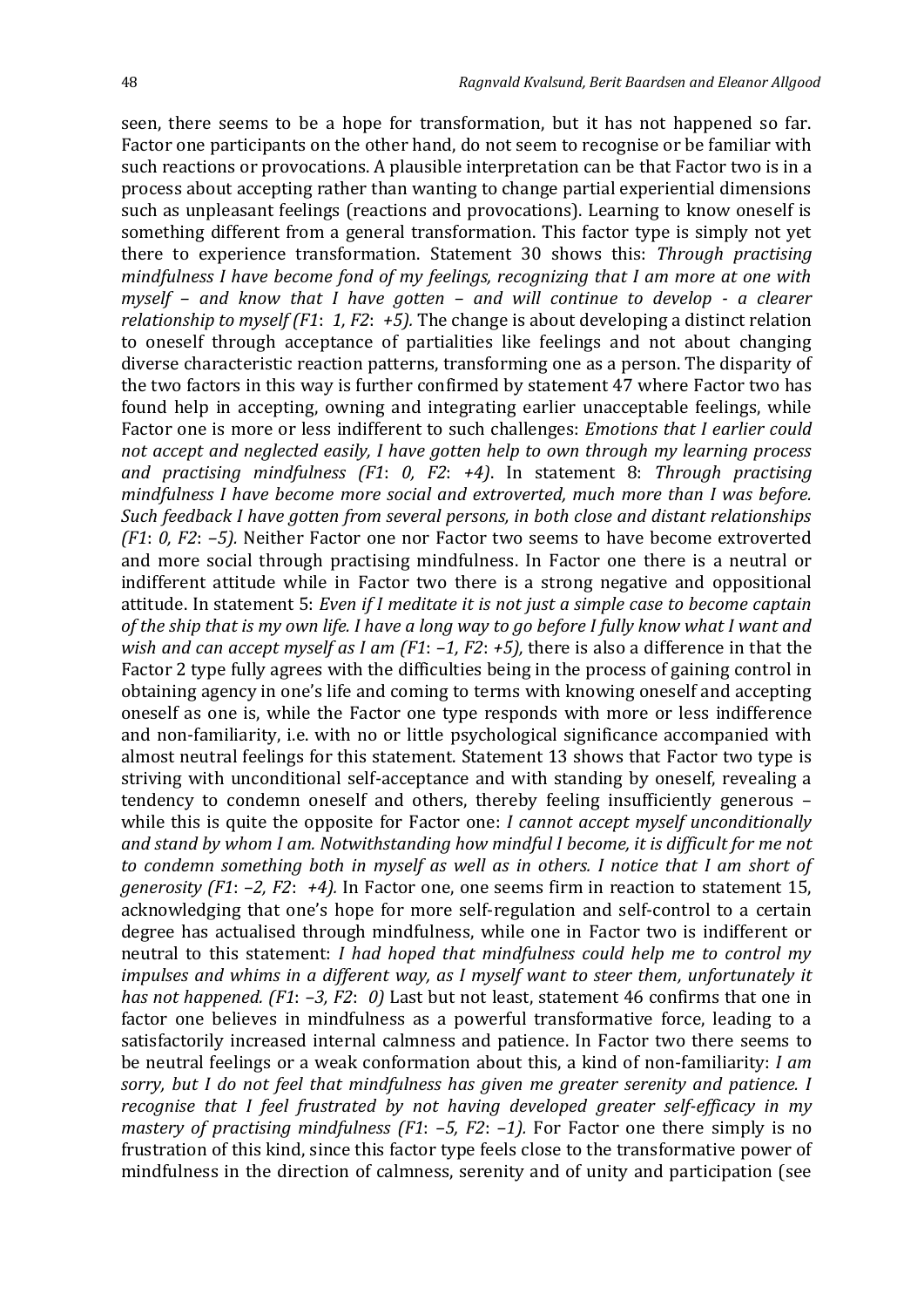statements 45 and 41) while for Factor two this rather pessimistic statement is placed into the background for a more optimistic view of embracing more self-acceptance and tolerance step by step through partial self-integration (see statements 5 and 30).

The similarities of these two factors are contained in the positive relation to learning about and practising mindfulness, that both find mindfulness meaningful and verify its potential beyond any doubt, and yet these two factor types are differentiated by their disparate developmental courses. The biggest disparity between them seems to be that in the Factor one type, one has experienced a deeper transformative power, where self-acceptance, serenity and tolerance are united in a feeling of being at one with oneself, others and nature and where there is an overall deeper generous nonjudgemental holistic participation. The holistic transformation seem to be the result of a readiness for the learning processes in mindfulness practising and being in touch with one's self in the mindful here and now. In contrast Factor two is grateful for the opportunity to practise mindfulness and in being able to see a slow and partial potential for self-acceptance and more generosity, happy for all the small steps in the right direction of slowly being able to embrace, accept and even like some feeling parts of oneself. Factor one has an experiential certainty and faith in perceiving all the benefits of mindfulness, while Factor two has tasted enough to build up and have a hope for staying in touch with oneself, that such a close standing by oneself in mindfulness will generate future realisations and transformations.

#### **Discussion**

Two views or factors were discovered in this study as we have delineated and interpreted them. In order to understand the views more fully we will now discuss them using a structure that we feel will help the abductory process of understanding and that takes into account developmental phases in mindfulness practice, particularly for students in a mindfulness practice program. The structure divides mindfulness practice into three distinct but overlapping phases or periods, that have been recognised in the tradition of Buddhist thinking and contemplation (Germer et al., 2005; Styron 2005), connected to where students or practitioners of mindfulness are in their practising experience; new beginners, relatively mature and experienced, and accomplished. The first and early period of practising is characterised by becoming aware of one's own sufferings and opening up for various healing and integrating processes. Here, practitioners deal with the awareness of a discrepancy between their actual feeling stance and the desired one (Allgood & Kvalsund, 2003; Kvalsund, 2003; Perls, Hefferline & Goodman, 1992; Rogers, 1951, 1961; Wheeler & Axelsson, 2015). One is awakened to one's own wounds, depressions, traumas as well as other disorders, and becomes aware of how to overcome them. The second period transcends the first one by not being so extremely aware of and occupied with oneself and one's own sufferings, rather becoming more aware of the non-self, that is, recognising the other, being on an awakening path, feeling the emptiness in oneself and becoming more compassionate and interested in otherness, the world, nature and the universe (Adams, 2007; Styron, 2005; Levinas, 1985). In the third and late period, according to Styron (2005), advanced students of mindfulness seem to have achieved a deeper enlightenment both about themselves and others, being able to contain the wholeness and integration of the early period, holistically holding both the negative and positive together (Allgood, 1995; Allgood & Kvalsund, 2003; Assagioli, 2007; Kvalsund, 1998, 2014; Macmurray, 1961). However, they no longer fear meeting difficult and challenging situations and persons. They seem to be able to hold the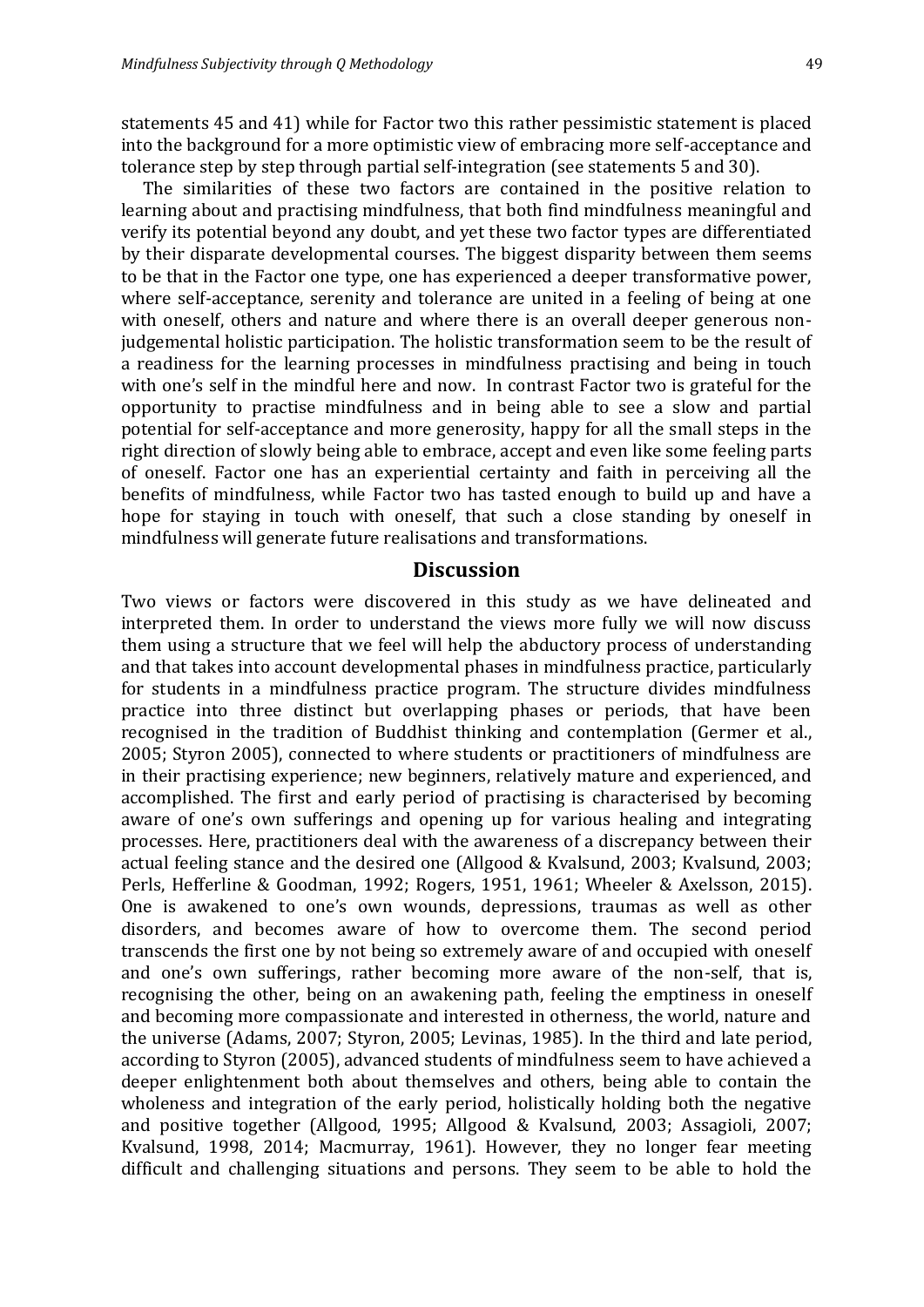<u>.</u>

tensional and splitting material in its wholeness, having become more courageous and resilient.

In Factor one there seems to be a readiness for learning and receiving the message of self-acceptance (Germer et al., 2005; Kabat-Zinn, 2013; Rogers, 1951, 1961) in practising mindfulness. One has learned to concentrate on breathing, embracing any materials emerging, pleasant or unpleasant, such as thoughts, feelings and bodyreactions  $(45)^1$  and, to meet and deal with any appearances in constructive ways as they emerge into awareness (35). The Factor one type, therefore, seems to have passed through the early period of meditation and in many ways has dealt with and transcended the suffering dimension, now experiencing themselves as more than painful discrepancies between who one is and who one wants to be (Allgood & Kvalsund, 2003; Assagioli, 2007; Kvalsund, 2003; Rogers, 1951, 1961; Styron, 2005). One is now able to handle one's mindfulness practice and know skilful ways to open up for and expand one's acceptance of oneself, embracing oneself as one is, without having to deny any parts of the wholeness of one's phenomenal field or struggling with unpleasant feelings to the point of finding meditation strenuous (6, 32). So this factor type has prepared systematically for transcending any partial hang-ups, such as any dependencies in personality traits or any other dispositions that might exclude, or be a hindrance to, an embracing containment of the wholeness of one's being (38). The focus in Factor one is more on otherness and feeling at one with the wholeness of one's being, including others, the world and nature. There seems to be a transcendence of egotistical needs, seeing others' sufferings rather than one's own, seeing oneself in relational connections and feeling a deep joy and generosity (38), because this seems to be what one wants and is called to become (41). The Factor one type has realised the skills needed for practising mindfulness, being able to attentively suspend, direct and re-direct mental and bodily content for becoming aware without feeling threatened (Depraz, Varela & Vermersch, 2003; Varela & Shear, 1999), and being able to intentionally configure the wholeness in terms of what is in the foreground and background. Learning what one needs to do in the early period has materialised and has made transcendence to the next middle period possible. The Factor one type has reached a level of equanimity being able to balance one's experiential field to the point of serenity (32) even if it is sometimes hard to contain. One has become an advanced student, skilled in the requirements of the early period of practising mindfulness, yet continuing to practise the fundamentals of this phase while being at times in both the middle and the late periods of development. The main signal that this is happening is the ability to transcend oneself as both fulfilled and empty at the same time (Germer et al., 2005), being in a position of acquiring empathic feelings for the other, compassion for others' sufferings, including the world and nature (41, 32), (Buber, 2004; Depraz et al., 2003; Levinas, 1985; Merleau-Ponty, 1962; Rogers 1951, 1961). Styron (2005, p. 265) states the move in this way:

They [advanced students] have experienced no-self intimately and have survived with a measure of cheerfulness. Concomitantly, the suffering of others has become extremely poignant and inescapable for them. It is ubiquitous. As a result, compassion has spontaneously taken residence in their being.

The Factor one type has reached the developmental level of realising the potential of the early period and entered the middle period, being able now to practice

<sup>1</sup> Numbers in parentheses refer to specific statements in Appendix A.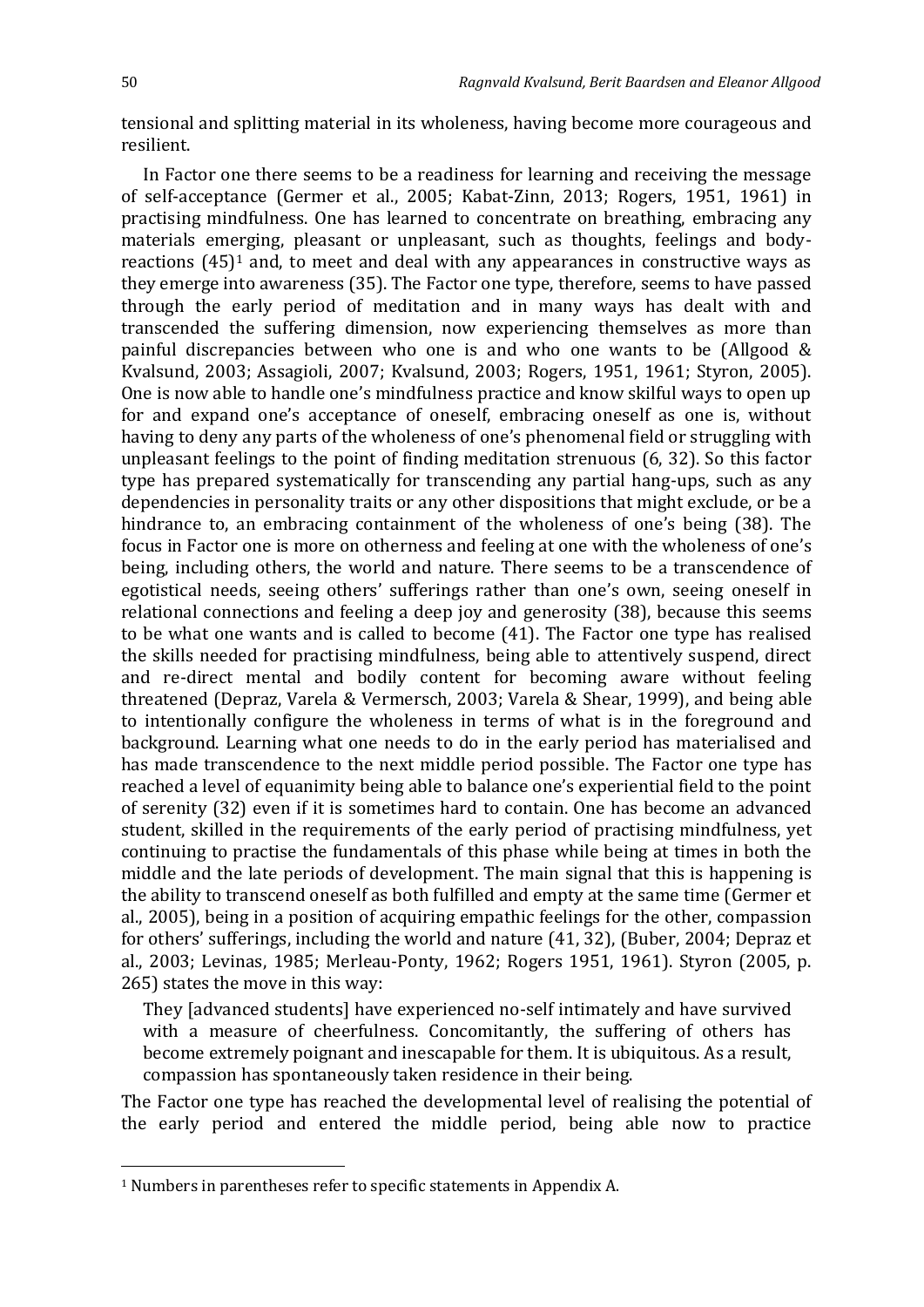mindfulness as non-self, embracing the participatory holistic dimension of the interrelatedness of the self and welcoming alterity, that is, the otherness of the other (Buber, 2004; Macmurray, 1961; Styron, 2005), the world and nature as crucial and important non-self dimensions of any agency (Adams, 2007; Allgood & Kvalsund, 2003). The welcoming of the other in the middle period is also the welcoming of ethical behaviour (Adams, 2007; Levinas, 1985), being awakened to a path that advocates for "gentleness and loving kindness" (Styron 2005, p. 265). All in all, therefore, "to remove lingering egotistical obstacles, middle period students overtly practice the six virtues of generosity, discipline, patience, exertion, meditative action, and wisdom" (p. 265-266).

Through experiencing the early period of mindfulness practice, the Factor one type seems to put heavy weight on the participatory interactions going on in the phenomenal field of mindfulness training, causing the interrelatedness to be primary (Adams, 2007; Allgood, 1995; Allgood & Kvalsund, 2003; Kvalsund, 2014; Kvalsund & Meyer 2005) rather than one's own strong will and intention to change (Assagioli, 1993) and therefore being able to recognise a powerful relational dynamic supporting the change processes. This is pointed out in the non-significant statements 25, 34 and 40, showing that one is indifferent to one's own will as the causal agent for the changes. It is this factor type's engagement and flow with the dynamic participatory feeling and attitude of being at one with oneself, others, the world and nature (45) that creates and facilitates the realisation of the potential in the early period (Rogers, 1957, 1961; Styron, 2005), pushing toward transcendence and as we have seen, entering the middle period.

The non-self agency in the middle period creates the feeling of both fulfilment and emptiness, encompassing oneself as no one in particular (Adams, 2007; Buber, 2004; Levinas, 1985; Rogers, 1961; Styron, 2005). Rather one is enmeshed in the flowing wholeness of generosity, patience, non-self agency, and so on, which changes from moment to moment. The late period of practising mindfulness contains the two previous periods as integral and ever accessible, that is, evoked as periodic working on one's own sufferings, continuing the training to concentrate on personal phenomenal fields in order to overcome disorders, meeting all kinds of difficulties while breathing generosity and patience into them, skills from the middle period. The late period extends the meditator's self by thawing the frozen energy hidden in residual blockages and disorders through applying all the acquired attitudinal virtues of the middle period, resulting in a feeling of deep acceptance and emptiness as well (Hanh, 1995; Kabat-Zinn, 2004; Rogers, 1957; Styron, 2005). In the late period one comes to the realisation that one can accept oneself and others unconditionally as something whole and pure (Allgood, 1995; Rogers, 1961), and one can respect oneself and others while struggling to participate in one's relational universe (Kvalsund, 1998; Macmurray, 1961). Yet, at the same time, in embracing a deeper knowledge and wisdom from the experiences in the late period, there is the ever growing potential of coming back to the equanimity of unconditional acceptance, wholeness and joyful purity (Assagioli, 2007; Styron, 2005).

To end the discussion of Factor one, it seems that this view has reached a level where all the developmental phases have come into play (Germer et al., 2005; Styron, 2005). This is not too difficult to document and interpret through the Factor one's array and pattern, in reference to the placement of the statements. All the participants wrote a narrative after the sorting event and reported that it had been a deep learning endeavour and quite engaging to express their views on the effects of mindfulness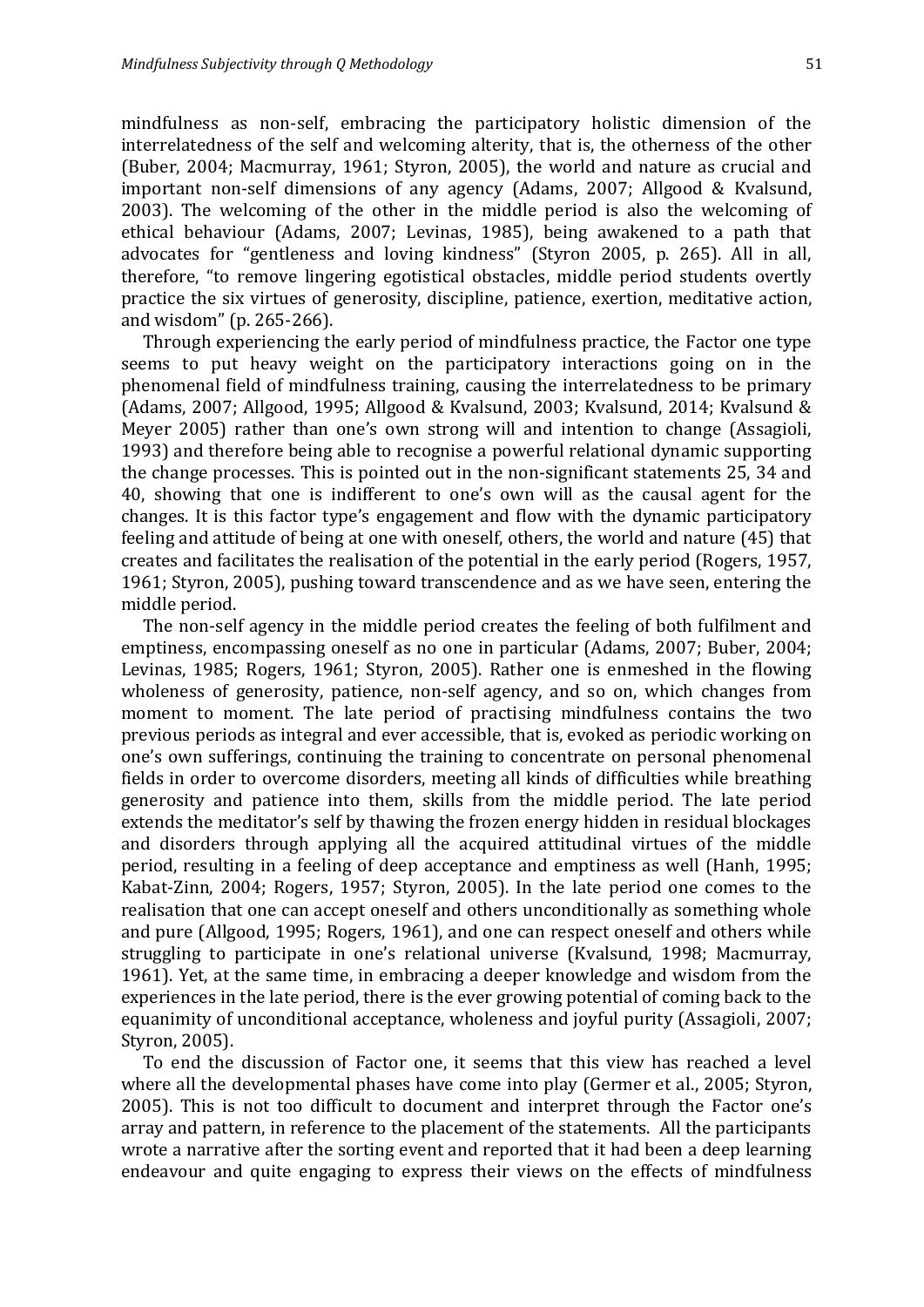practice. Many wrote that they had been practising mindfulness long before attending the course, which of course can count for much of the readiness and development of Factor one participants. They seem to have had a head start compared to participants beginning from scratch. This is a plausible explanation, but there are many other possible explanations as well. Some might have had an affinity to mindfulness from earlier times, some might have gone through therapeutic treatments and worked through different disorders and so on. The latter explanations belong to the field of speculation, while the first one might to a certain degree be documented in their journals.

In Factor two there seem to be difficulties in handling the values and skills of the early period (5). This factor type seems to be able to participate in mindfulness practice, but finds it somewhat hard and sometimes painful to connect to the phenomenal field and just accept what is there (Allgood & Kvalsund, 2003; Kvalsund, 2003; Rogers, 1961), so there are limitations to the development so far (13, 30), but not at all without hope for further development. Particularly there is some optimism about having learned to accept some previously unacceptable feelings and having gotten help to own them (47, 30), with a hope to continue the integration process and develop further. Factor two is, therefore, in a waiting position carefully anticipating more to happen. One is learning about the full acceptance of oneself and others, the unconditional embracing (Buber, 2004; Macmurray, 1961; Rogers, 1957), and so on, but is honestly declaring that one seems to be short of those experiences typical for the middle period (31) and admits that one is still in the habit of judging oneself and others as well, which is more typical for the early period (13). So far there seems to be no signs of a fully participatory relational dynamic in this factor, reflecting generosity, non-self agency, interrelatedness and non-judgemental attitudes (41), virtues practiced in the middle period (Styron, 2005). Rather there seems to be a slow but steady and somehow attractive learning process toward accepting one's feelings as they are and owning them (Rogers, 1951, 1961), without having changed anything in order to become more aware of and empathic toward others, for example (8, 41). The Factor two type still seems to be in a reactive mode (14) being provoked by and not able to handle the unpleasant dimension of the interior of the phenomenal field (Allgood & Kvalsund, 2003; Kvalsund, 2003), honestly admitting the lack of ethical behaviour (Levinas, 1985) as it still has the tendency to condemn self and others (Perls, et al., 1992; Rogers, 1961). On the other hand, there is a shining optimism of anticipated development that makes mindfulness practice neither strenuous (6) nor too optimistic for what it promises (17). Holding a firm foothold in the early period and honestly admitting to be working on one's own sufferings and integrating one's own disorders, that is, accepting the discrepancy between who one is and who one wants to be (14), one's practising for further development is fuelled by the hope expressed by the promises of the middle and late periods of coming to another felt dimension (Styron, 2005). These other dimensions are experienced through practising the virtues prompting ethical behaviour, and eventually, in the late period through accepting oneself and others unconditionally admitting one's own deep goodness and purity (Kvalsund & Allgood, 2008; Levinas, 1985; Rogers, 1957, 1961; Styron, 2005). Factor two is on its way, motivated by something important that one has tasted, in particular the bliss of owning one's own feelings.

In this manner, Factor one and Factor two are both very positive toward the effects of mindfulness practice, although Factor one has had a head start and developed beyond the place where Factor two finds itself. Factor one's process is coming to a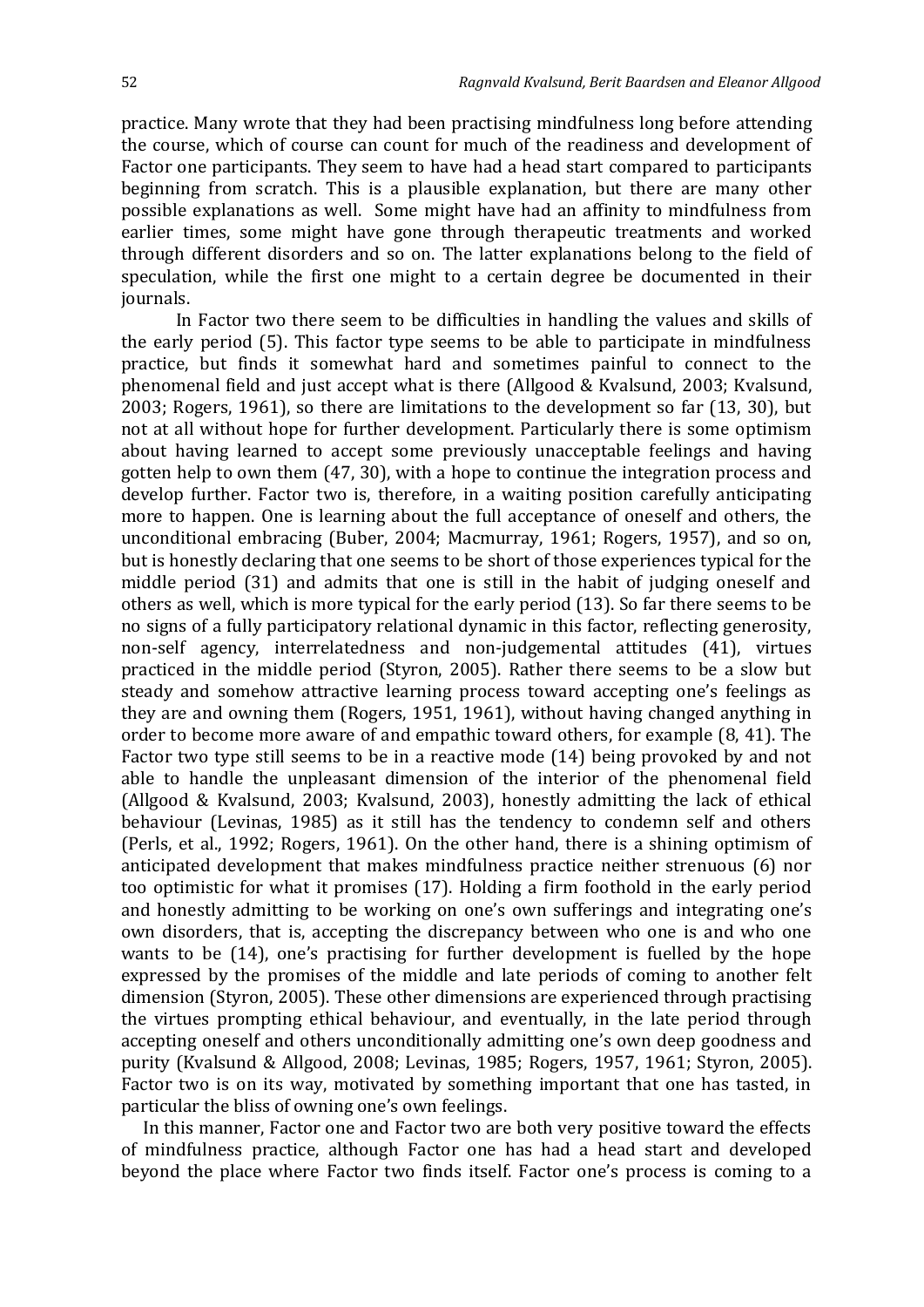mature state, while Factor two still is struggling with phenomenal partialities, but is hopefully seeing its own developmental course realised in some future fulfilling process (30).

# **References**

- Adams, W. W. (2007). The Primacy of interrelating: Practicing ecological psychology with Buber, Levinas, and Merleau-Ponty. *Journal of Phenomenological Psychology, 38,* 24–61.
- Allgood, E. (1995). Person-in-relation and Q-methodology. *Operant Subjectivity*, *18*(1/2), 17–35.
- Allgood, E., & Kvalsund, R. (2003). *Personhood, professionalism and the helping relation.* Trondheim: Tapir Akademisk Forlag.
- Assagioli, R. (1993). *The act of will.* UK: Penguin Books.
- Assagioli, R. (2007). *Transpersonal development.* Scotland: Inner Way Productions.
- Baer, R. (2003). Mindfulness training as a clinical intervention: A conceptual and empirical review. *Clinical Psychology Science and Practice*, *10*, 125–143.
- Baer, R. A., & Krietemeyer, J. (2006). Overview of mindfulness and acceptance-based treatment approaches. In R. A. Baer (Ed.), *Mindfulness-based treatment approaches: Clinician's guide to evidence base and applications* (pp. 3-27). San Diego, CA: Elsevier.
- Brown, S. R. (1980). *Political subjectivity*. New Haven and London: Yale University Press.
- Buber, M. (2004). *I and thou* (R. G. Smith, Trans.). London: Continuum.
- Campbell, J. C., & Christopher, J. C. (2012). Teaching mindfulness to create effective counselors. *Journal of Mental Health Counseling. 34*(3), 213 –226.
- Davis, D. M., & Hayes, J. A. (2011). What are the benefits of mindfulness? A practice review of psychotherapy-related research. *Psychotherapy*, *48*(2), 198–208.
- Depraz, N., Varela, F., & Vermersch, P. (2003). *On becoming aware*. Amsterdam: John Benjamins.
- Epstein, R. (1999). Mindful practice. *Journal of the American Medical Association*, *282*(9), 833–839.
- Fisher, R. A. (1960). The design of experiments. New York: Hafner.
- Germer, C. H., Siegel, D., & Fulton, R. (2005). *Mindfulness and psychotherapy.* New York: The Guilford Press.
- Hanh, T. N. (1995). *Living Buddha, living Christ*. USA: Riverhead Books.
- Hanh, T. N. (1975). *The miracle of mindfulness*. Boston: Beacon Press.
- Kabat-Zinn, J. (2004). *Wherever you go there you are: Mindfulness and meditation in everyday life*. New York, NY: Hyperion.
- Kabat-Zinn, J. (2013). *Full catastrophe living, revised edition: How to cope with stress, pain and illness using mindfulness meditation*. London: Piatkus.
- Kierkegaard, S. (1849/1989). *The sickness unto death*. (A. Hannay, Trans.). New York: Penguin Books.
- Kvalsund, R. (1998*). A theory of the person. A discourse on personal reality and explication of personal knowledge through Q-methodology – with implications for counseling and education*. Trondheim: NTNU.
- Kvalsund, R. (2003). Growth as self-actualization. Trondheim:Tapir Akademisk Forlag.
- Kvalsund, R. (2014). Samarbeidslæring og samarbeidsledelse en effektiv Arbeidsform for produktivitet? In R. Kvalsund & K. Meyer (Eds.), *Samarbeidets kunst ilæring, veiledning og ledelse* (pp. 21–50). Trondheim: Akademika Forlag.
- Kvalsund, R., & Allgood, E. (2008). Person-in-relation. Dialogue as transformative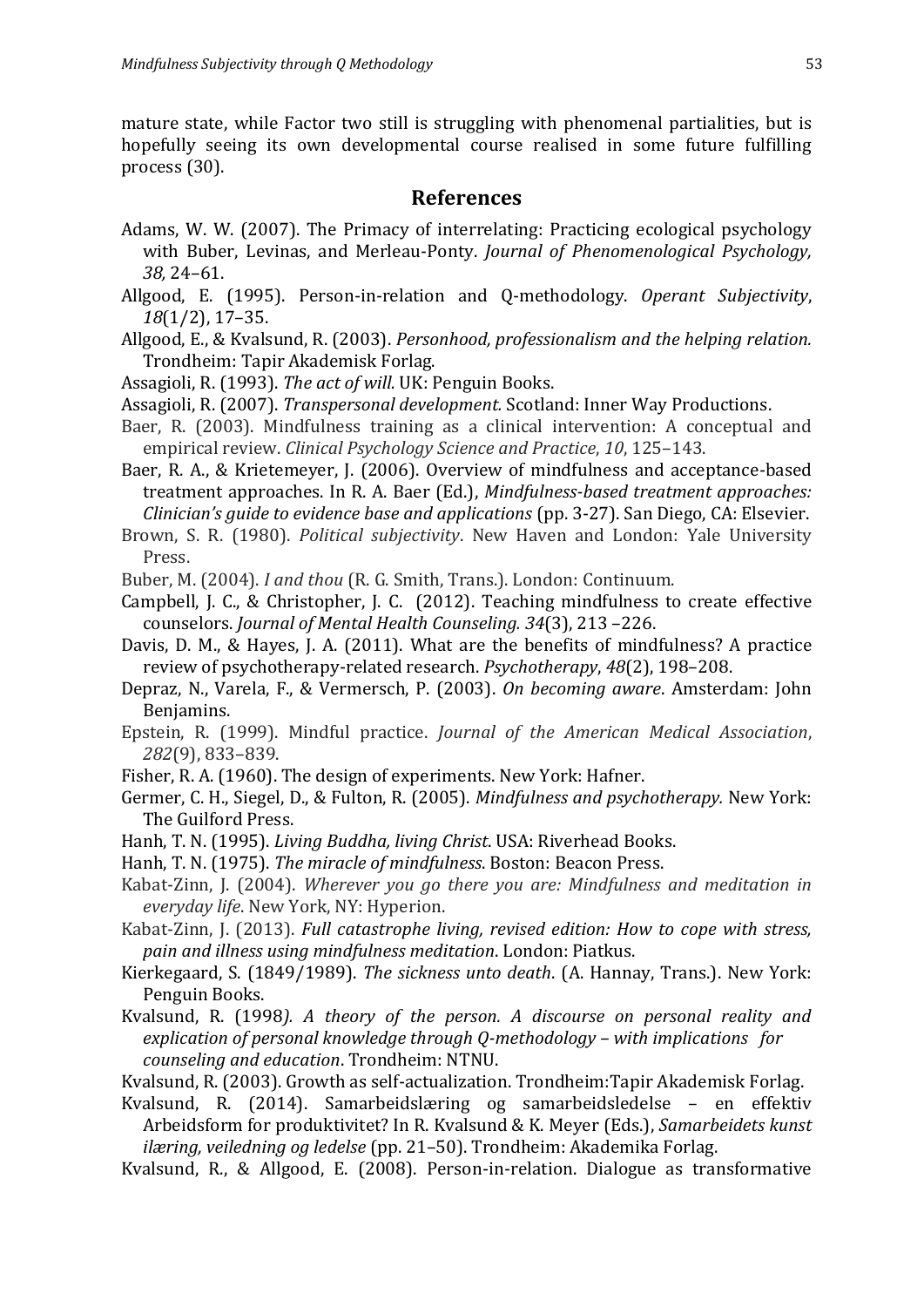earning in counseling. In G. Grazina (Ed.), *Santykisir Pokytis. Tarpasmeniniu rysiu gelmines prielaidosir pscihoterapija* (pp. 84–106).Vilnius: UniversitetoLeidykla.

- Kvalsund, R., & Allgood, E. (2009). Subjektivitet rundt hjelpeforholdet en Qmetodologisk studie av erfaringer med hjelpeforholdet. In R. Karlsdottir & R. Kvalsund (Eds.), *Mentoring og coaching i et læringperspektiv* (pp.109–139).
	- Trondheim: Tapir Akademisk Forlag.
- Kvalsund, R., & Meyer, K. (2005). *Gruppeveiledning, læring og ressursutvikling*. Trondheim: Tapir Akademisk Forlag.
- Levinas, E. (1985). *Ethics and infinity* (R.A. Cohen, Trans.). Pittsburgh, PA: Duquesne University Press.
- Macmurray, J. (1961). *Persons in relation*. London: Humanity Press International.
- Martin, J. R. (1997). Mindfulness: A proposed common factor. *Journal of Psychotherapy Integration, 7,* 291-312.
- McCown, D., Reibel, D. & Micozzi, M. S. (2011). *Teaching mindfulness. A practical guide for clinicians and educators*. New York: Springer.
- Merleau-Ponty, M. (1962). *Phenomenology of perception* (C. Smith, Trans.). London: Routledge & Kegan Paul.
- Perls, F., Hefferline, R. F., & Goodman, P. (1992). *Gestalt therapy. Excitement and growth in the human personality.* Great Britain: Souvenir Press.
- Rogers, C. (1951). *Client-centered therapy*. Boston: Houghton Mifflin.
- Rogers, C. (1957). The necessary and sufficient conditions of therapeutic personality change. *Journal of Consulting Psychology, 21(*2*)*, 95–103.
- Rogers, C. (1961). *On becoming a person*. Boston: Houghton Mifflin.
- Salmon, P. G., Sephton, S. E., & Dreeben, S. J. (2011). Mindfulness-based stress reduction. In J. D. Herbert & E. M. Forman (Eds.), *Acceptance and mindfulness in cognitive behavior therapy: Understanding and applying the new therapies*. Hoboken, New Jersey: John Wiley & Sons.
- Schmolk, P. (2014). PQMethod (version 2.35). Retrieved from: http://www.lrzmuenchen.de/~schmolk/qmethod/
- Skorpen, F. (2014). *Subjective experiences of dignity within mental health care*. Stockholm: Karolinska Institutet.
- Stephenson, W. (1953). *The study of behavior. Q-technique and its methodology*. Chicago: The University of Chicago Press.
- Styron, C. W. (2005). Positive psychology awakening to the fullness of life. In C. H. Germer, D. Siegel & R. Fulton (Eds.), *Mindfulness and psychotherapy.* New York: The Guilford Press.
- Varela, F., & Shear, J. (1999) *The view from within: First-person approaches to the study of consciousness*. Thorverton, UK: Imprint Academic.
- Wampold, B. E. (2001). *The great psychotherapy debate. Models, methods and findings.* London: Routledge.
- Wheeler, G., & Axelsson, L. (2015). *Gestalt therapy*. Washington D.C.: American Psychological Association.

# **Appendices**

#### *Appendix A: Q Sample*

1. After practicing mindfulness for a while, I admit that it doesn't give me as much as I thought it would. The discipline has too high a price and even if I notice that I discover much more about myself, it is also painful and unpleasant. I also see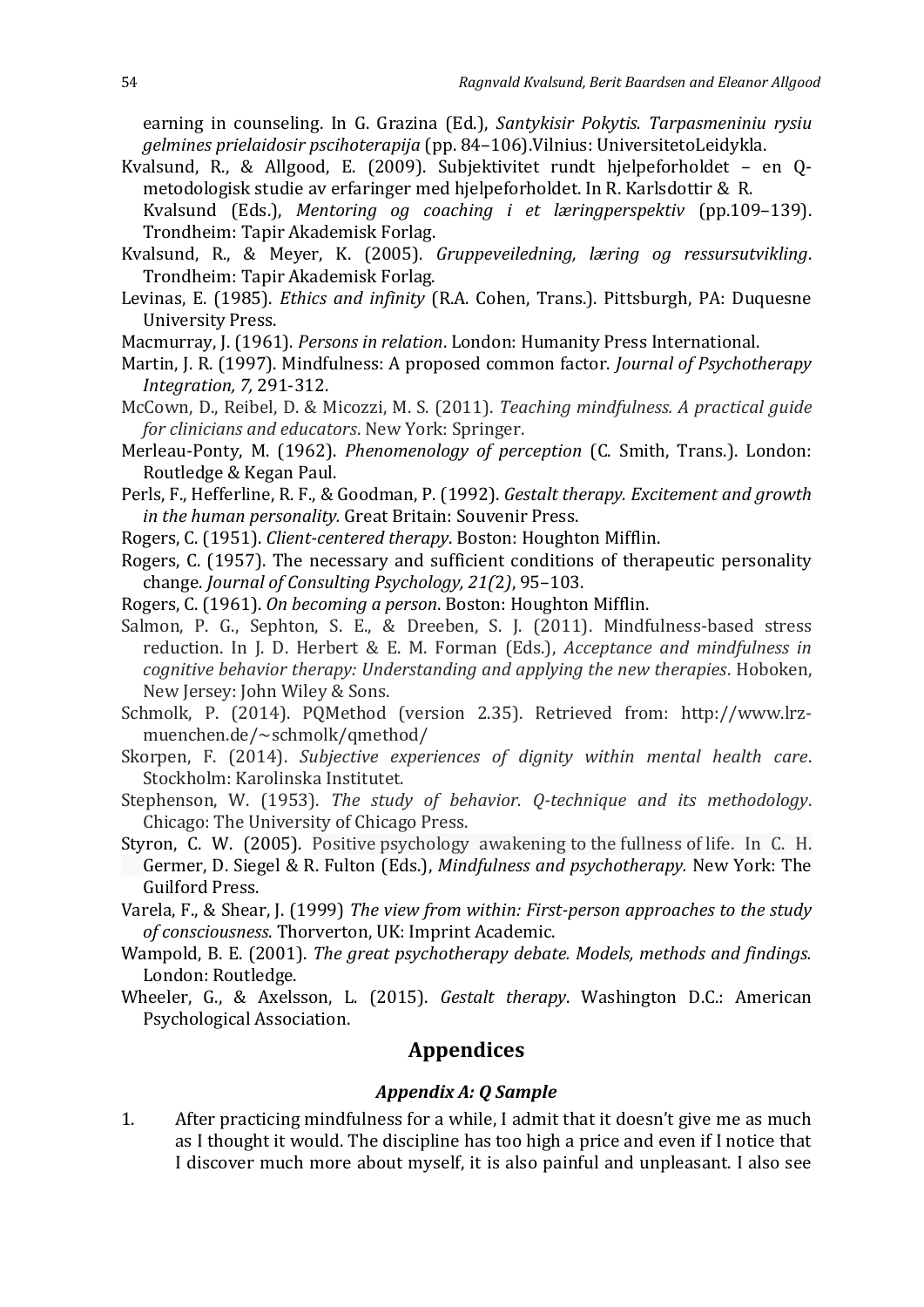that I cannot embrace my self and others in a generous way. I do not know fully what I want.

- 2. I do not experience or observe any change in having acquired more control over my own impulses, or that I have become a more generous citizen. Rather, I have increased my doubt as to whether or not such a relation is changeable, even if that might be desirable, as I have been practicing mindfulness now for a good while.
- 3. By judging my self and others, I become guilty of not showing the generosity that acceptance demands. I have a feeling that I will not succeed in becoming more generous however much I practice mindfulness.
- 4. Mindfulness is relaxing and pleasant when I take time to meditate, but as soon as I finish my practicing, it does not take me long before I am back to my old me, a life with much unease, unpleasantness and stress.
- 5. Even if I meditate it is not just a simple case to become captain of the ship that is my own life. I have a long way to go before I know fully what I want and wish and can accept myself as I am.
- 6. I find it strenuous to meditate and cannot immediately see the use of it for myself. I am uncertain about this being anything for me in the long run, as I think it is a very high price to pay.
- 7. By training in mindfulness, I have become more clever at caring for myself, and being more empathic to my own as well as others' pain.
- 8. Through practicing mindfulness I have become more social and extroverted, much more than I was before. Such feedback I have gotten form several persons, in both close and distant relationships.
- 9. Some say I have become a more closed and unavailable person after beginning with mindfulness. It is true in a way as I prioritise myself and my own meditating rather than companionship and social life.
- 10. I cannot tolerate being silent and concentrating on my own inner here and now life. I feel more satisfied when I partake in more extrovert activities.
- 11. It is the increased contact with my self in the here and now situation and the experience of being able to choose what I am focusing on, that gives me belief in my own mastery, safe foothold and greater self-confidence.
- 12. I feel more open and generous in relation to myself and others. I am convinced that practicing mindfulness has affected this change in me.
- 13. I cannot accept myself unconditionally and stand by whom I am. Notwithstanding how mindful I become, it is difficult for me not to condemn something both in myself as well as in others. I notice that I am short of generosity.
- 14. The biggest change I experience when practicing mindfulness is that I am not so reactive anymore. I am not so easily provoked; I tolerate standing in felt unpleasantness and difficulties without having to react. I have simply become more serene and tolerant.
- 15. I had hoped that mindfulness could help me to control my impulses and whims in a different way, as I myself want to steer them, unfortunately it has not happened.
- 16. There are many who say they feel safer in themselves and know what they want. I still feel much uneasiness and stress, and I do not know, yet, what I shall use this mindful practicing for.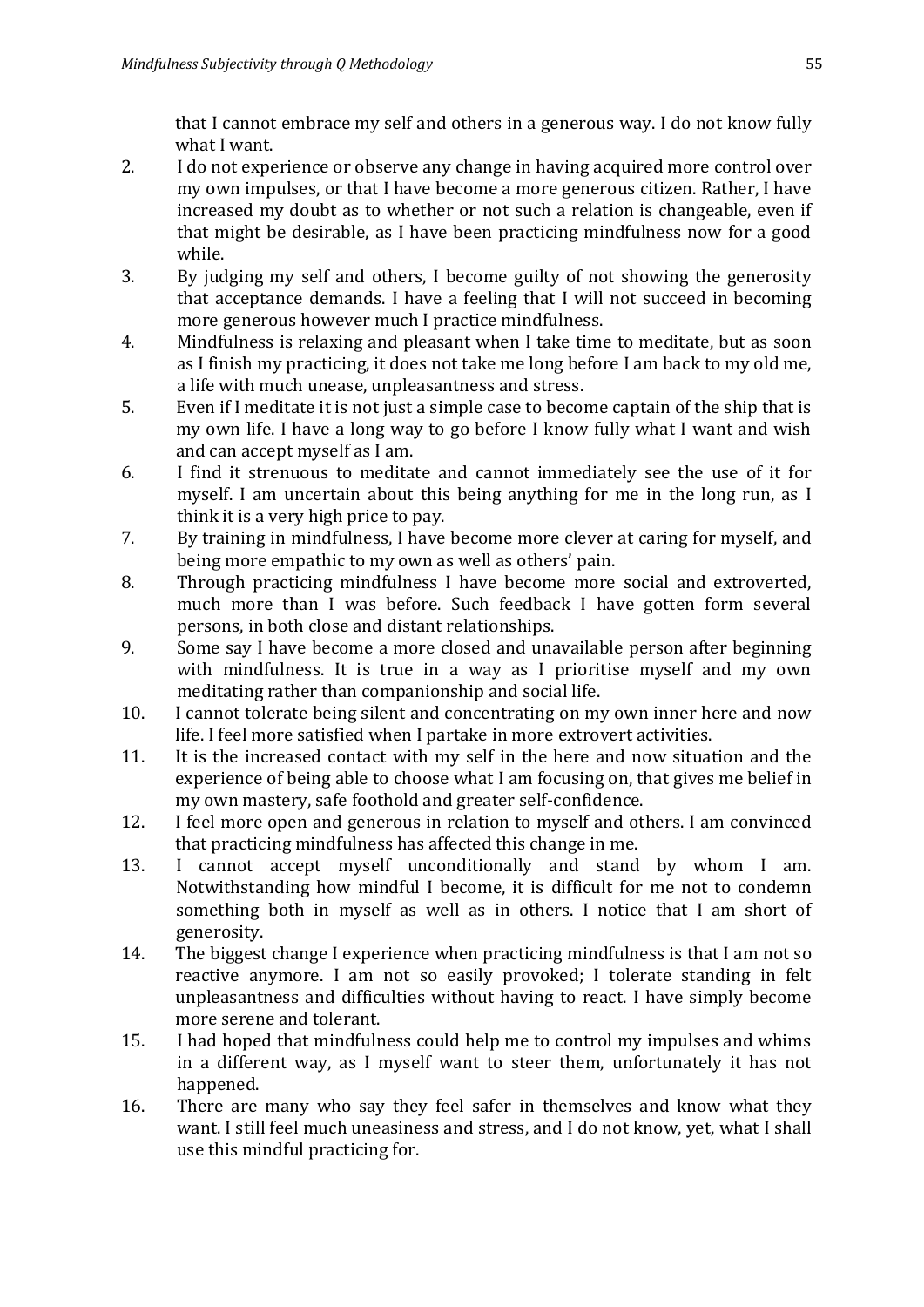- 17. I believe mindfulness practice is too optimistic about what it promises. I have not succeeded in accepting either myself or others in better ways and I wonder if all that is said about feeling at one with nature is just nonsense.
- 18. To give one's self lots of attention, and at the same time practice mindfulness, and through it become quiet and reflect one's own breath and inner calm, gives a strong basis for self-centred rather than social priorities.
- 19. Several people that know me say they think I have become more open and accepting, more receptive and concerned about establishing good contact. I feel such feedback gives me hope that I can develop my relationships for the better.
- 20. When I practice mindfulness, I become so acutely aware of my own suffering and pain, that I cannot completely manage to be present and in touch with my self. It becomes too difficult and I withdraw from the contact and shift focus to something more pleasant.
- 21, Patience is truly a virtue, but a good virtue that I succeed in applying. I notice a deep inner calmness, almost like a sort of serenity by steadily becoming more mindful.
- 22. Many people talk about the fact that mindfulness practicing works and that one becomes more one with oneself and nature. I easily lose my courage and feel that I am not so optimistic.
- 23. It is too unpleasant for me to come too near to myself- and too near to others as well. It is much more pleasant to keep a little distance. This is my pattern, which I find difficult to manage or want to change. I am in doubt.
- 24. By practicing mindfulness I get in touch with my self and feel more at one with nature, find calmness and feel I have more sides in me than I use. It gives me hope.
- 25. I am not so easily carried away by different whims and impulses anymore. I experience steering my ship according to my own choices and wants. This is obviously a result of my mindfulness practicing.
- 26. Without doubt I would say that mindfulness training has given me more selfacceptance for good and bad. I tolerate myself better, even if it can be painful, and that gives me both hope and faith in that who I am, means something to me and others.
- 27. Practicing to become mindful is demanding and requires hard work. It is often lonely, but gives a good basis for being in touch with oneself here and now. I often doubt whether or not I am too self-centred and thereby do not manage to be so generous to others anymore.
- 28. By practicing mindfulness I experience greater opportunities for choosing to be attentive toward what I wish and want, and also for being open rather than reactive and closed in the meeting with myself and others. It gives me a feeling of being generous rather than stingy.
- 29. By practicing mindfulness I have noticed that I have become more generous towards people who think differently than I do, I do much better in tolerating to meet what is different by openly asking and responding rather than reacting negatively.
- 30. Through practicing mindfulness I have become fond of my feelings, recognizing that I am more at one with myself – and know that I have gotten - and will continue to develop - a clearer relationship to myself
- 31. Mindfulness has provided me with the opportunity to be more consciously present, slow down my pace so I can be more aware of myself, of what is going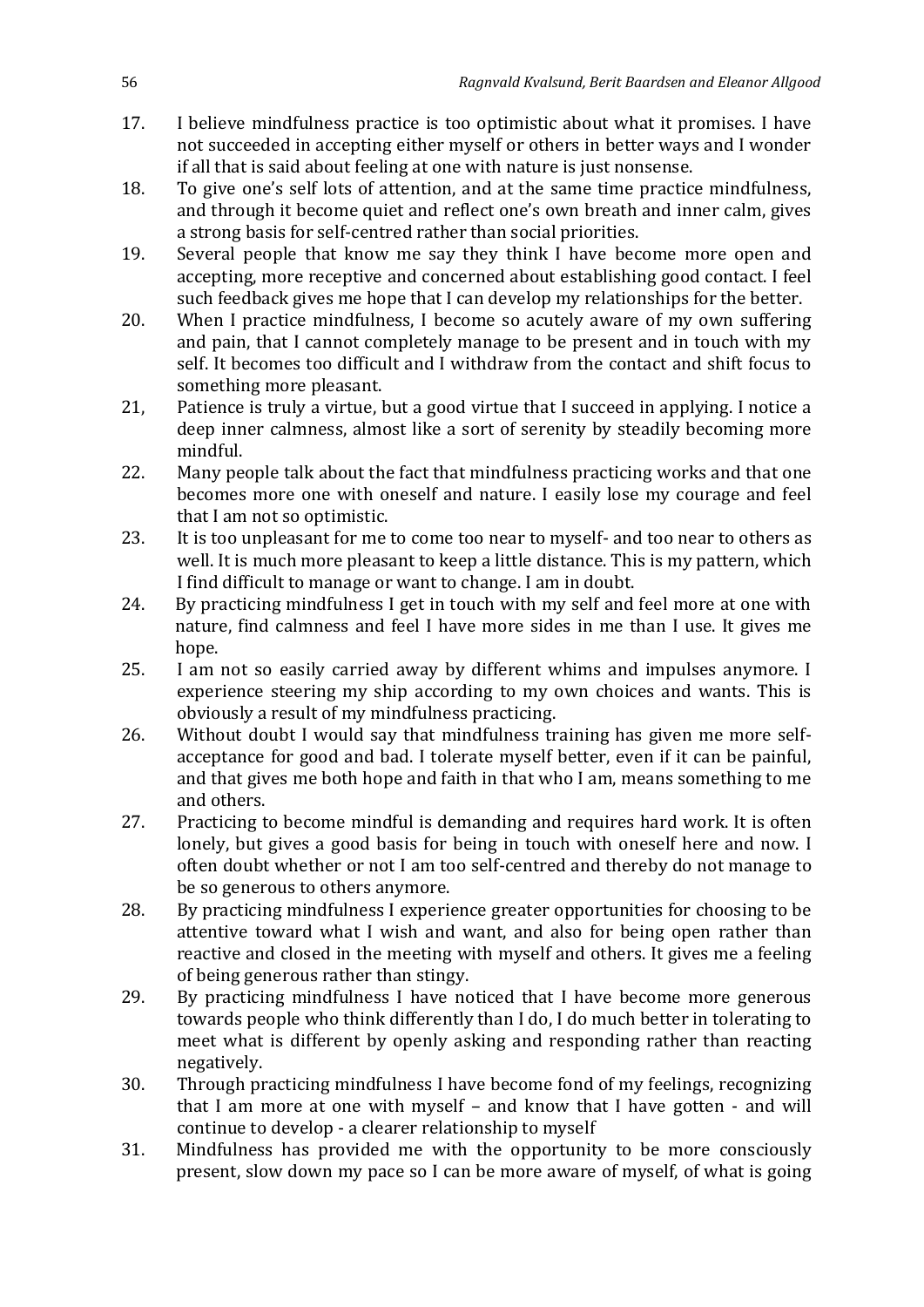on in my experience and what happens to me. I am grateful to have had this opportunity to learn about and know myself, both my impulsive side and my increased clarity about what I want.

- 32. The new serenity I have found through meditation and mindfulness practice has given me a totally different ability to accept the wholeness for good and bad. Unpleasantness and painful experiences are still difficult, but now I will stand in them and understand the whole of me.
- 33. I experience that mindfulness is to be awakened to and aware of what happens in the here and now in every moment, observing myself in my environment, also where automatic and habitual thoughts, feelings and body-reactions operate, without condemning what I observe.
- 34. It is obviously my own will and that I intend to become a disciplined mindful practitioner that leads me to choose, through my practicing, to become more generous toward myself and others.
- 35. Through mindfulness I am becoming more open and accepting for who I am, for good and bad. I know myself as a more whole and rich person in all my resources and I also see others more clearly.
- 36. Together with others I succeed in being more present and intensely follow the conversation without having to impulsively interrupt. Here I notice a big change in how I myself can decide and contribute to a more holistic companionship with others, even if it sometimes is very demanding and unpleasant.
- 37. Finally I can say that now I see results of the mindfulness practicing. More and more I experience that it is I myself who controls my impulses and decides whether or not they shall have a place in me.
- 38. When my attention is fully present in non-judgmental mindfulness, I experience that I can receive what is there, stand by it and accept it, even if it has its price. It is my awareness and will that intentionally accept the whole, and as such creates a feeling of generosity both for myself and for others.
- 39. I have become more whole and congruent with the one I wish to be after having started my mindfulness practice. It is good to feel the calmness I have found by accepting myself. Now I discover myself and know more about who I am and who I want to be.
- 40. I experience greater serenity after having begun to meditate, and I can regulate my impulses and often poorly planned actions in a much more satisfactory way than before. Now I do what I want, the way I want.
- 41. The biggest change I am noticing, through being mindful, is serenity and the feeling of being at one with everything and everybody, and with nature. It is fantastic, now I also know much more about what I want to use my life for.
- 42. Many say they tolerate better their own unpleasantness, their own inner conflicts and pains, and can endure and embrace themselves in a different more generous way. That, unfortunately I must admit, I cannot manage and have a hard time seeing it as a real possibility.
- 43. Mindfulness gives me possibilities to listen to what is there, to be more open and accepting, and also to care for how I and others are doing, in a very different way than what happens when I live my habitual, routine life.
- 44. Mindfulness exercises give me courage to be who I am, and also to transfer the same value to others close and dear persons.
- 45. When I get in contact with my breath and feel that I calm down, I become happy with being in touch with myself, my thoughts, emotions and my body, and that I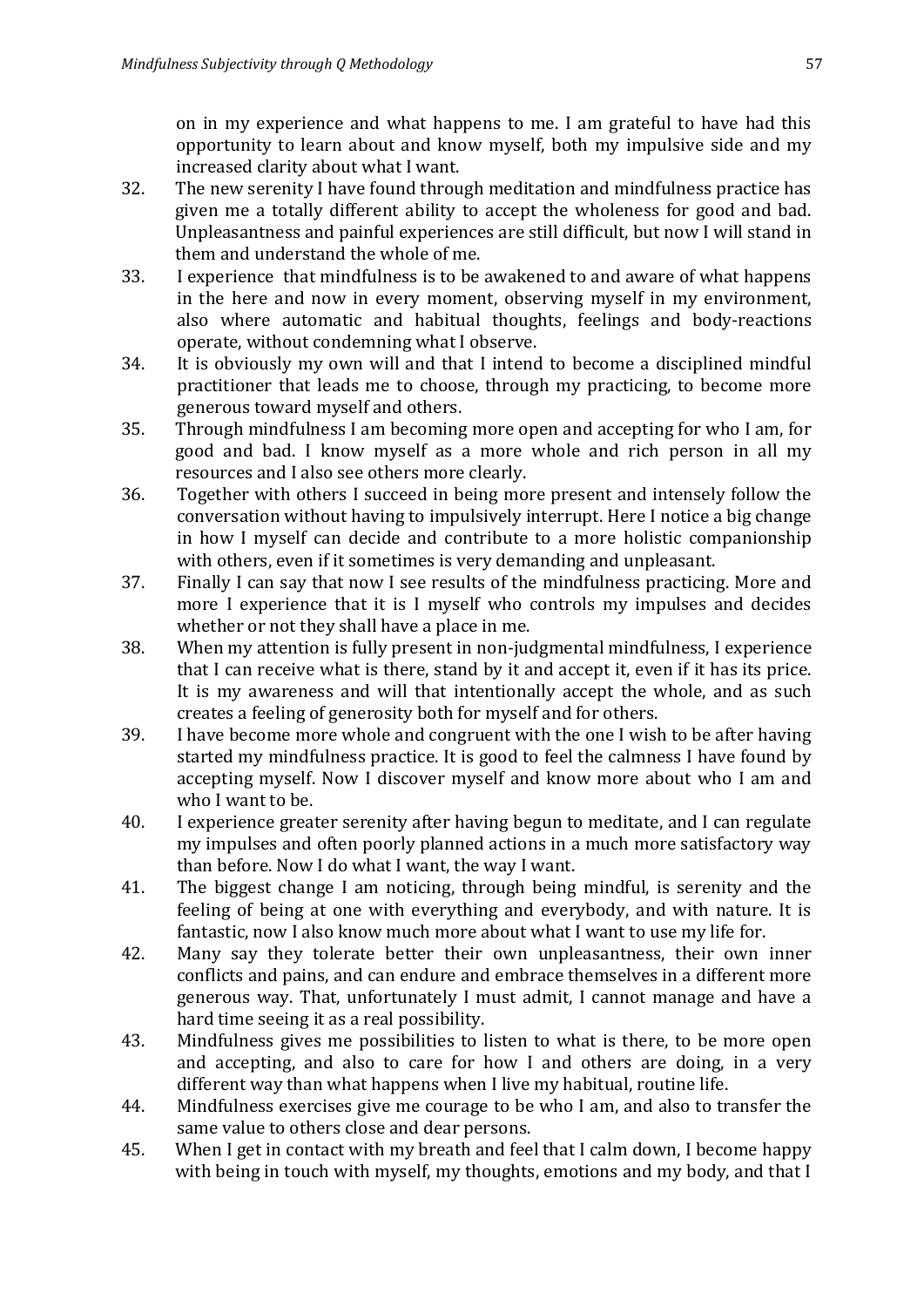tolerate all there is, both the positive and joyful dimensions as well as the painful and unpleasant ones.

- 46. I am sorry, but I do not feel that mindfulness has given me greater serenity and patience. I recognize that I feel frustrated by not having developed greater selfefficacy in my mastery of practicing mindfulness.
- 47. Emotions that I earlier could not accept and neglected easily, I have gotten help to own through my learning process and practicing mindfulness.
- 48. I think that there is too much talk about becoming disciplined, to get greater control over one's own impulses and steer one's life from a-z. It seems a little overrated, if you ask me. It is so easy to fall back to old sins, even though I am practicing mindfulness more than ever.

# *Appendix B: Factor Arrays*

## **Factor 1**

Not like me Like me Like me Like me Like me Like me Like me Like me Like me Like me Like me Like me Like me Li

| -5   | -4 | $-3$ | $-2$ | $-1$ | 0    |      | າ<br>∠ | 3  | 4    | 5    |
|------|----|------|------|------|------|------|--------|----|------|------|
| (1)  | 17 | 15   | 16   | (5)  | 21   | (14) | (24)   | 12 | (41) | (45) |
| (46) | 6  | 20   | 18   | 4    | 25   | 28   | 11     | 7  | (38) | (35) |
|      | 9  | 23   | (13) | 48   | 40   | 26   | (37)   | 39 | 32   |      |
|      |    | 2    | 3    | 22   | 36   | (30) | 31     | 33 |      |      |
|      |    |      | 42   | 27   | (47) | (29) | 43     |    |      |      |
|      |    |      |      | 10   | (8)  | 44   |        |    |      |      |
|      |    |      |      |      | 19   |      |        |    |      |      |
|      |    |      |      |      | 34   |      |        |    |      |      |

#### **Factor 2**

Not like me Like me Like me Like me Like me Like me Like me Like me Like me Like me Like me Like me Like me Li

| -5   | $-4$ | $-3$ | $-2$ | $-1$ | 0    |      | 2  | 3    | 4    | 5    |
|------|------|------|------|------|------|------|----|------|------|------|
| (41) | 6    | 3    | 2    | 40   | (38) | 25   | 11 | (45) | 31   | (30) |
| (8)  | 17   | (1)  | 27   | (29) | 48   | 4    | 28 | 43   | (47) | (5)  |
|      | (14) | 23   | 9    | (24) | 21   | 42   | 33 | 39   | (13) |      |
|      |      | 22   | 20   | 16   | 26   | (35) | 12 | 32   |      |      |
|      |      |      | 34   | 18   | 44   | 19   | 7  |      |      |      |
|      |      |      |      | (46) | 10   | 36   |    |      |      |      |
|      |      |      |      |      | 15   |      |    |      |      |      |
|      |      |      |      |      | (37) |      |    |      |      |      |

NOTE: Distinguishing statements for factors 1 and 2 are in brackets.